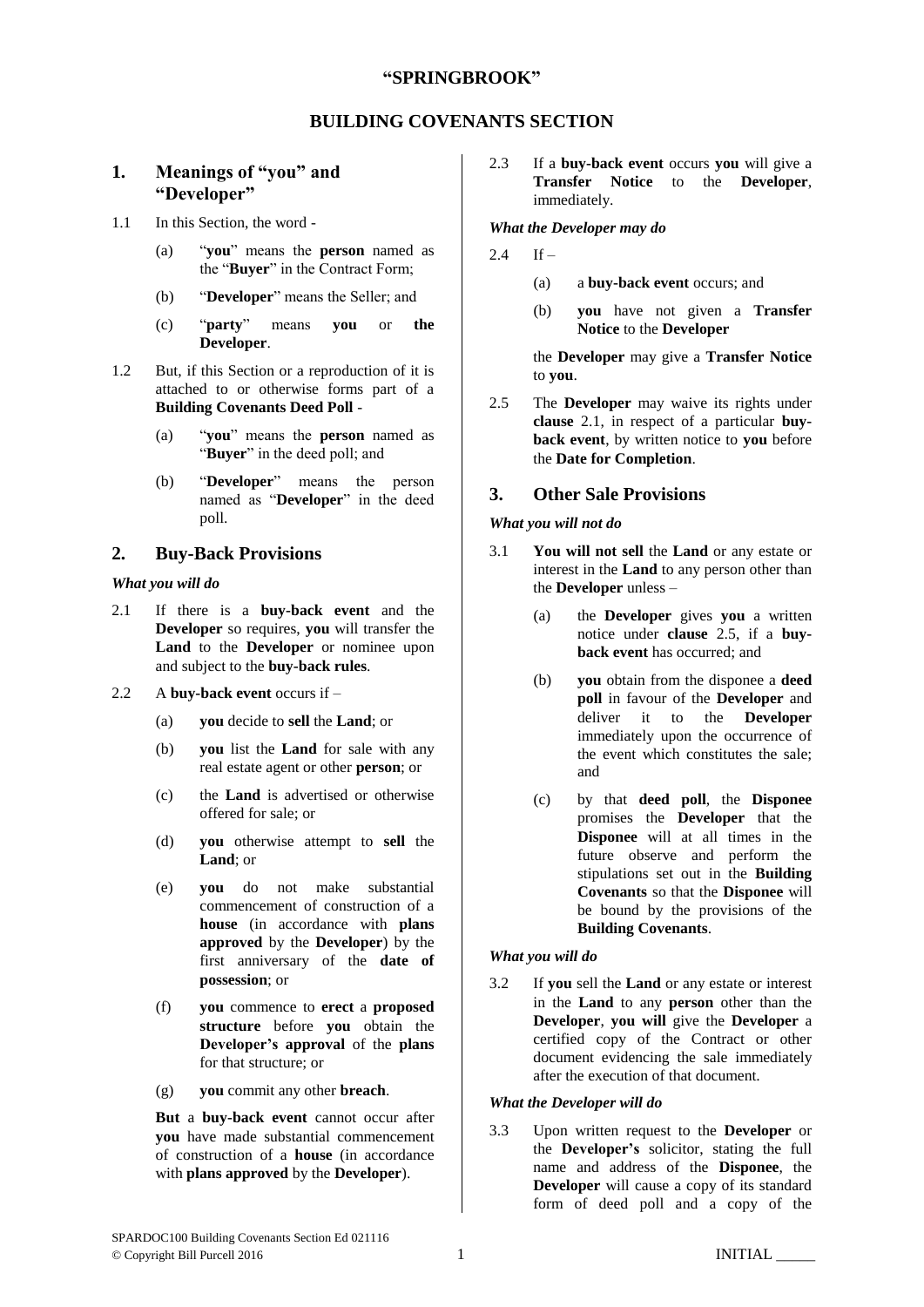**Building Covenants** to be given to **you** or **your** solicitor for the purposes of **clause** [3.1.](#page-0-2)

## **4. Land Use**

## *What you will not do*

- 4.1 **You will not** use the **Land** for any purpose other than **–**
	- (a) the construction of a **detached house** on it; and
	- (b) the subsequent occupation of that house as a single unit private dwelling.
- 4.2 **You will not** do anything if that thing is prohibited under the **Building Covenants** or under any **laws**.
- <span id="page-1-0"></span>4.3 **You will not** apply to the **Local Government** or to any other person which has jurisdiction over the **Land** to use the **Land** or any other part of the **Property** for a home-based business without the consent of the **Developer**.

## *What the Developer May Do*

4.4 The **Developer** may refuse, arbitrarily or capriciously, to give its consent to the type of application referred to in **clause [4.3](#page-1-0)** or give its consent subject to conditions.

#### *What you will do*

- 4.5 **You will do** everything which the **Building Covenants** require **you** to do.
- 4.6 On demand, **you will** pay compensation to the **Developer** for any damage, loss or injury which the **Developer** suffers as a consequence of a **breach**.

# **5. Building Plans Approval, Refusal, Variations and Occupancy**

#### *What you will do*

- <span id="page-1-1"></span>5.1 If **you** wish to erect a **proposed structure**, **you will** first –
	- (a) give the **Developer** the **plans**; and
	- (b) fully complete and sign an **Application for Building Covenants Approval / Check List**; and
	- (c) give that application and check list to the **Developer**; and
	- (d) obtain the **Developer's approval** of the **plans**.
- <span id="page-1-2"></span>5.2 After completion of **building construction**, **you will** promptly give the **Developer** a set of as-built **Plans** for that **building construction** and a **builder's compliance certificate** in respect of those works, if the

**Developer** gives **you** a written notice to do so.

## *What you will not do*

- 5.3 Until **you** have complied with **clause** [5.1,](#page-1-1) **you will not** make application to the **local government** for approval to erect the **proposed structure**.
- 5.4 **You will not** erect a **proposed structure** unless and until –
	- (a) **you** have complied with **clause** [5.1;](#page-1-1) and
	- (b) the **local government** has given **approval** for the erection of the **proposed structure**, if that approval is required at law.
- 5.5 **You will not** erect a **proposed structure**  unless **you** comply with the **Building Covenants** in relation to that structure.
- 5.6 After **you** have obtained the **Developer's approval** of **plans, you will not** depart from those **plans**.
- 5.7 **You will not** occupy or otherwise use any **structure** on the **Land** –
	- (a) unless the **structure** has reached the stage of **practical completion**, or
	- (b) if there has been a **breach** before the **structure** has reached the stage of **practical completion** and the **breach** has not been remedied or waived by the **Developer**.

## *What the Developer will not do*

- 5.8 Subject to the **Building Covenants**, if **you**  ask the **Developer** to approve **plans**, the **Developer will not** withhold its **approval**, unless –
	- (a) the **Building Covenants** permit the **Developer** to do so; or
	- (b) the **Developer** is of the **opinion** that a **structure** built in accordance with those **plans** is not permitted by the **Building Covenants**; or
	- (c) the **plans** (if they are for a **house**) do not include **plans** for **complying fences** and a plan for **landscaping** for the curtilage of the **house**; or
	- (d) the **plans** show that more than twenty per centum (20%) of the external wall surfaces of the **proposed structure** will include **alternate materials**; or
	- (e) the **Developer** is of the **opinion** that the erection of the **proposed structure** will -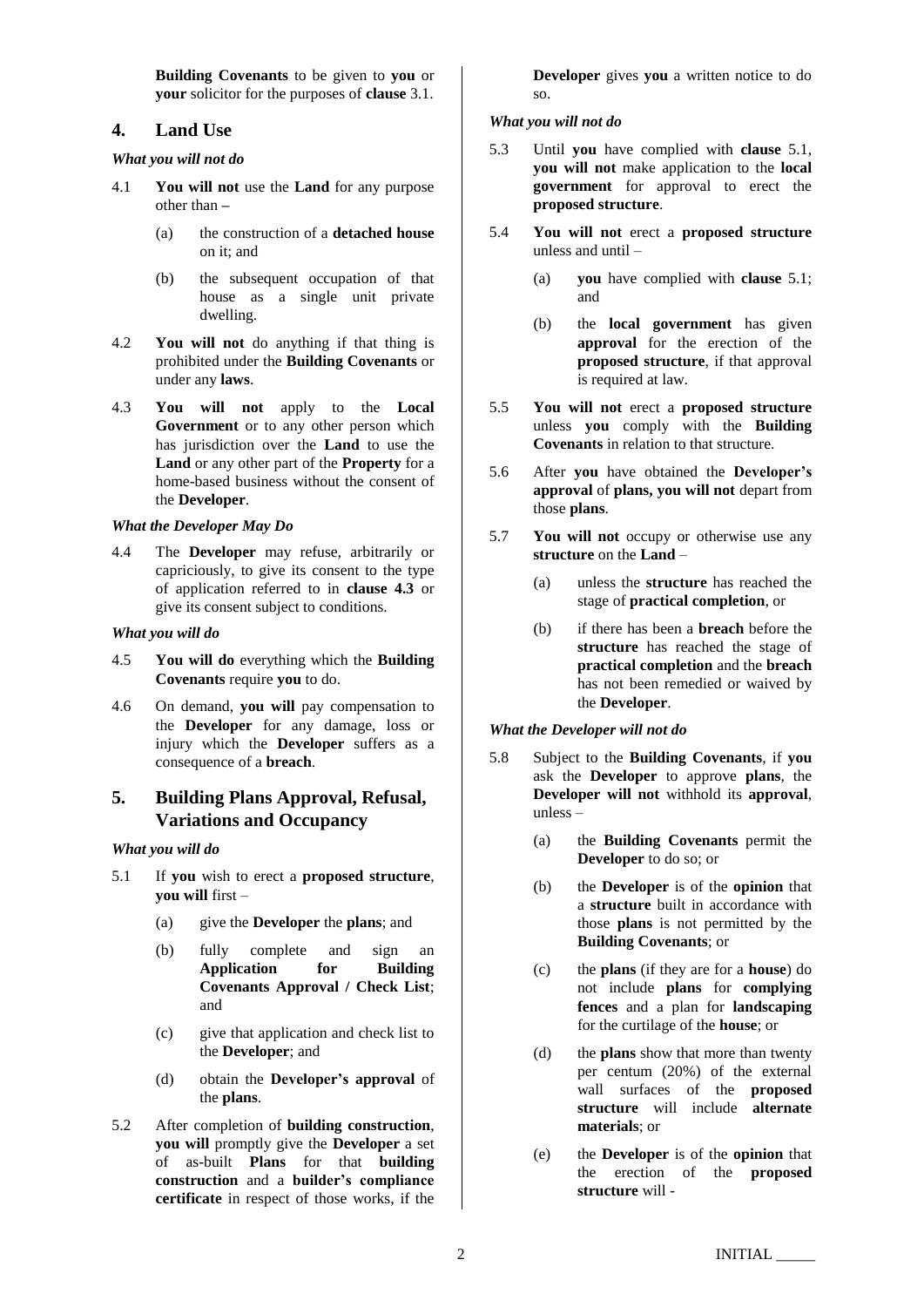- unreasonably prevent or interfere with any person's use or enjoyment of other land in the **Development**; or
- adversely impact upon the amenity of the **Development** or any part of it; or
- adversely affect the value of other land or houses in the **Development** or the sale price of vacant land or houses in the **Development**;
- result in a **house** of such a size as to be incompatible with the **Developer's preferred house sizes**.

# **6. Structures – Workmanship and Materials**

## *What you will not do*

6.1 **You will not** erect any **proposed structure** unless **you** erect it in a **workmanlike manner**.

# **7. External Wall Surfaces**

## *What you will not do*

- 7.1 If the **proposed structure** is to be a **house** or some other **structure** which is to have an external wall with a face brick surface, **you will not** build the wall unless the brick used in the wall is **standard size brick**.
- 7.2 If the **proposed structure** is to be a **house** or some other **structure** which is to have an external wall, **you will not** build the wall unless at least eighty per centum (80%) of its external surface will be –
	- (a) brick with textured or smooth rendered mortar and painted finish; or
	- (b) concrete block with textured or smooth rendered mortar and painted finish.
- 7.3 If the **proposed structure** is to be a **house** or some other **structure** which is to have an external wall, **you will not** build any part of the wall out of **alternate materials** except to the extent shown on any **plans** which have the **Developer's** approval.

# **8. Roofs - Gable**

## *What you will not do*

8.1 If a **proposed structure** is a house or some other **structure** which is to have a gable roof, **you will not** build a gable roof which –

- (a) is a full end gable and is visible from the **front road**;
- (b) is flush with the underlying wall or walls; or
- (c) has a projection of less than 300mm; or
- (d) does not have relief and character (on the gable) in the nature of decorative trim or features.
- 8.2 If a proposed **structure** is to have a gable roof, **you will** obtain the **Developer's approval** of the decorative trim and features for the gable.

# **9. Roofs - Pitch and Eaves**

## *What you will not do*

- 9.1 If a **proposed structure** is to have a roof, **you will not** build the roof unless –
	- (a) it has a pitch of 25 degrees or more, in the case of a **house**;
	- (b) it has a pitch of 25 degrees or more, in the case of any other **structure**;
	- (c) the eaves will be more than 450 millimetres, in depth, unless **you** obtain the **Developers approval** to something less; and
	- (d) the roof material covering is  $-$ 
		- colour concrete tiles; or
		- clay tiles; or
		- colourbond (or equivalent) nonreflective material with a custom orb profile.
- 9.2 But, if the **proposed structure** is to be a **garage** which is to be **built to boundary,** clause **Error! Reference source not found.** will only apply so as to require eaves for a distance of 1.00 metre from the nearest **front building alignment**.

## *What the Developer will not do*

9.3 If **you** ask the **Developer** to approve eaves which will be less than 450 millimetres in depth, the **Developer will not** withhold its **approval**, unless it is of the **opinion** that something less would not complement the architectural style of the **proposed structure**.

# **10. Painting**

## *What you will not do*

10.1 **You will not** erect a **proposed structure** unless, when **you** are doing so, **you** paint or stain all external parts of the structure which,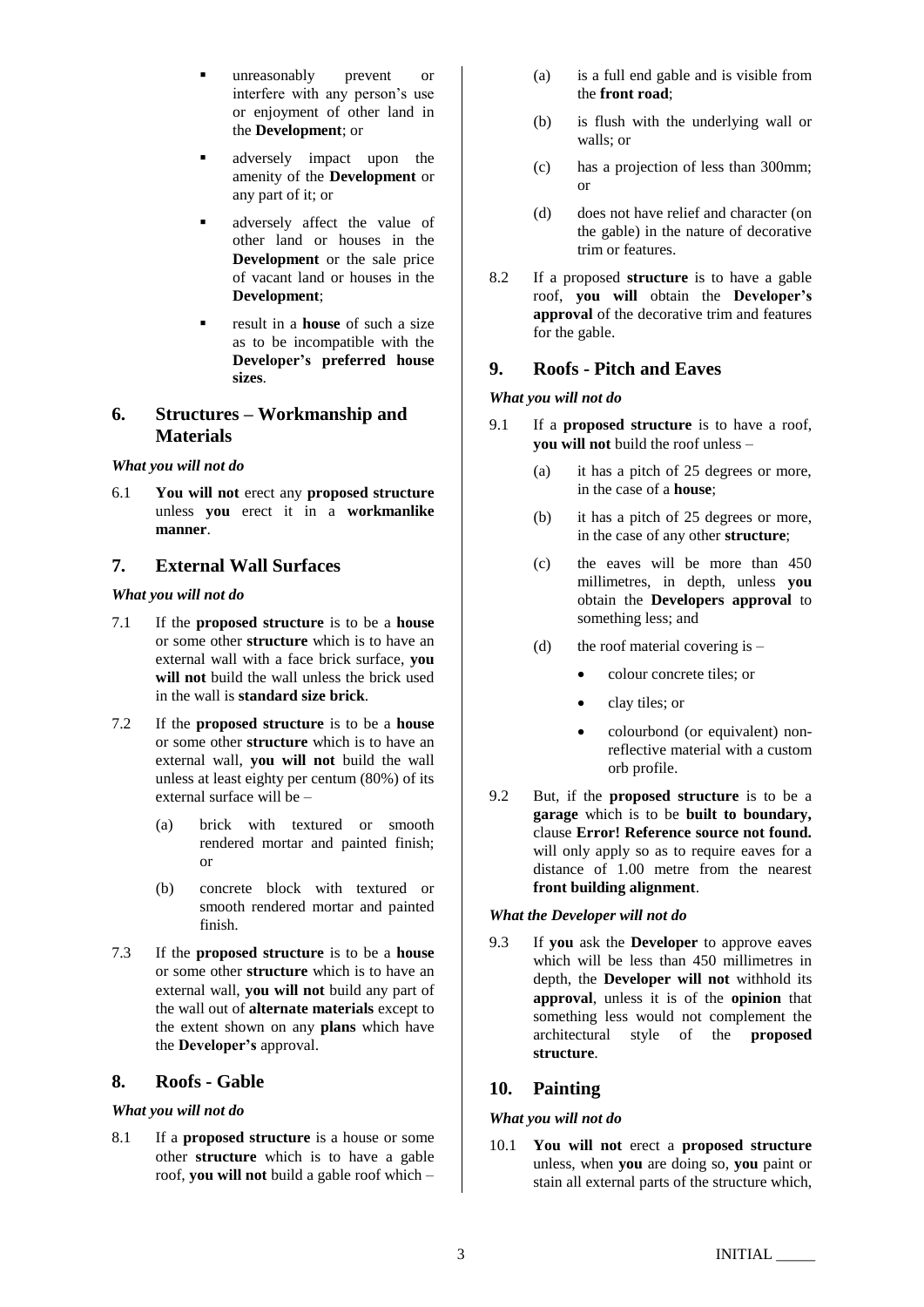according to best building practice, should be painted or stained.

# **11. High-Set or Suspended Floor House**

#### *What you will not do*

11.1 **You will not** occupy any **house** unless **you** have enclosed that **structure**, fully, at ground level, in accordance with **plans approved** by the **Developer**.

#### *What the Developer will not do*

11.2 The **Developer** will not require **you** to enclose the extremities of a patio or similar outdoor living or entertainment area which forms part of the **structure**.

### **12. Excavation**

*What you will not do*

#### 12.1 **You will not** –

- (a) locate;
- (b) site;
- (c) design; or
- (d) build

on the **Land** any **structure** which does not take advantage of the natural slope conditions of the **Land**.

[**For example** - a split level **house** could be designed to follow natural slope conditions and to avoid ugly and expensive earthworks which may scar the natural landscape.]

## 12.2 **You will not –**

- (a) excavate; or
- (b) fill

any part of the **Land** so that its level is altered by more than 1 metre, unless –

- (c) **you** construct a wall, in conjunction with that work, to retain the excavation or fill; and
- (d) **you** have obtained the **approval** of
	- (i) the **Developer**; and
	- (ii) the **local government** (if necessary)

for the construction of the wall.

#### 12.3 **You will not** –

(a) excavate; or

(b) fill

any part of the **Land** so that its level is altered by less than 1 metre, unless **you** –

- (c) slope the gradient of any batter to 25 degrees or less (measured from a horizontal plane); and
- (d) completely turf and/or **landscape** the slope.

#### 12.4 **You will not** –

- (a) excavate; or
- (b) fill

any part of the **Land** so as to alter the general surface drainage characteristics of the **Land**.

## 12.5 **You will not** –

- (a) excavate;
- (b) fill; or
- (c) dig or drill (except for the purposes of soil sampling)

any part of the **Land** before **you** have done everything which **you** are required to do under **clause** [5.1,](#page-1-1) including, in particular, obtaining the **Developer's** approval under **clause** [5.1\(d\).](#page-1-2)

## **13. House Construction Delays**

#### *What you will not do*

- 13.1 **You will not** delay beyond
	- (a) the first anniversary of the **date of possession**, the commencement of construction of a **house**; or
	- (b) two months, any **stop-work period**; or
	- (c) eight months, the total construction time, once **you** have commenced to construct a **house**.

## **14. House Removal**

#### *What you will not do*

14.1 **You will not** erect any **house** or other **structure** on the **Land** if it has been moved from another place.

#### **15. Storage and Disposal of Rubbish**

#### *What you will not do*

- 15.1 **You will not** do anything which could cause the **Land** or any **other land** to become –
	- (a) untidy; or
	- (b) **contaminated**,

by **rubbish** –

- (c) during the course of **building construction**; or
- (d) at any other time.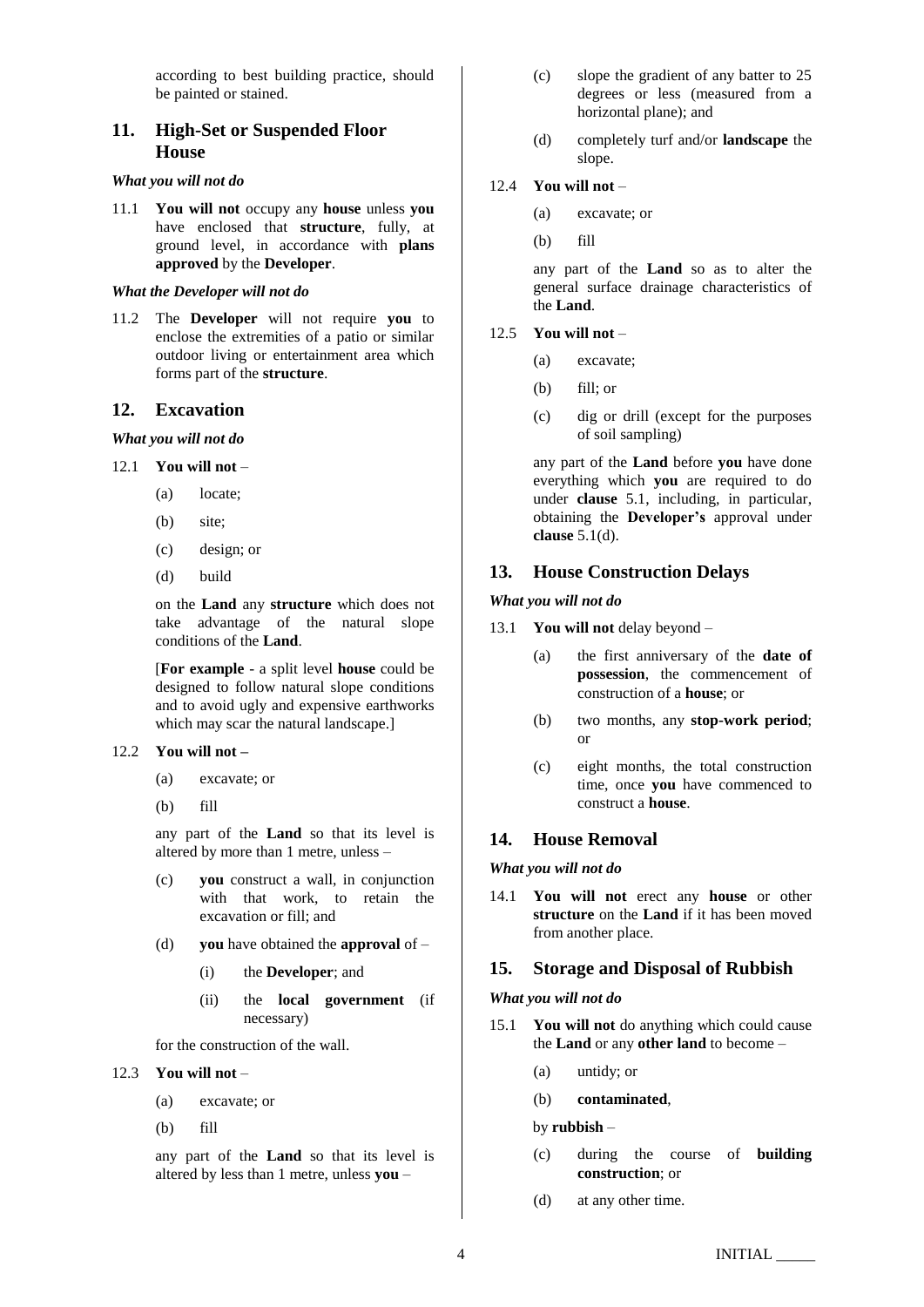- 15.2 **You will not** accumulate or place any **rubbish** on or near the **Land** in any manner which is contrary to **laws** or in any manner which permits the emission of odour or fumes.
- 15.3 **You will not** put any **rubbish** on **other land**.
- 15.4 Subject to and/or in accordance with any **laws**, except with the **Developer's approval**, after–
	- (a) completion of **building construction**; and
	- (b) occupation of the **Land** as a residence,

**you will not** use or locate on the **Land** any **rubbish receptacle** other than a domestic bin.

- 15.5 **You will not** use or locate any incinerator on the **Land**.
- 15.6 After the completion of **building construction, you will not** locate a **rubbish receptacle** on the **Land** so as to be visible from the **front road**.

#### *What you will do*

- 15.7 Subject to any **laws**, during
	- (a) the course of **building construction**; and
	- (b) at all other times,

**you will** store all **rubbish** in a **rubbish receptacle** on the **Land**.

- 15.8 During the course of **building construction** and at all other times, **you will** –
	- (a) empty or remove any **rubbish receptacle** before it becomes overloaded; and
	- (b) dispose of the contents in accordance with the relevant **laws**.

# **16. Damage to Adjoining Roads and Lands**

#### *What you will not do*

16.1 **You will not** damage any **other land**. In particular, **you will not** damage the surface of any **other land**.

### *What you will do*

- 16.2 If any **other land** is damaged and
	- (a) **you** caused the damage;
	- (b) permitted the damage to be done; or
	- (c) the damage was done by a **contractor**

then, at your expense, **you will** repair the damage, immediately, and, in particular, **you will** –

- (d) relay, restore and/or replace any damaged turf; and
- (e) water and otherwise cultivate any such relaid, restored and/or replaced turf until it is established.

# **17. Lawns and Gardens – Establishment**

#### *What you will do*

17.1 As soon as reasonably practicable after completion of any **building construction** which includes a **house**, **you will landscape** the **Land** and the **nature strip** by establishing lawns and gardens.

#### *What you will not do*

- 17.2 **You will not** plant any tree, shrub or bush on the **nature strip** unless –
	- (a) the **local government** has given its **approval** for that planting;
	- (b) the **Developer** has given its **approval**  for that planting; and
	- (c) the tree, shrub or bush is of the same species and variety as that planted by the **Developer** on other parts of the **road** of which the **nature strip** is part.

## *What the Developer may do*

- 17.3 If **you** do not
	- (a) **landscape** the **nature strip** and that part of the **yard** which lies between the **house** and any **front road** within one (1) month after **practical completion** of a **house**, or, in any event, before **you** occupy or otherwise use the **house**; or
	- (b) **landscape** all of the **Land** and the **nature strip**, by establishing lawns and gardens, within two (2) months after **practical completion** of the **house**

a **breach** shall have occurred and the **Developer** may **landscape** the **nature strip** and enter upon the **Land** and **landscape** the Land or complete any such landscaping which had been commenced but not completed and recover the **cost of the works** from **you**.

## **18. Lawns and Gardens – Maintenance**

*What you will not do*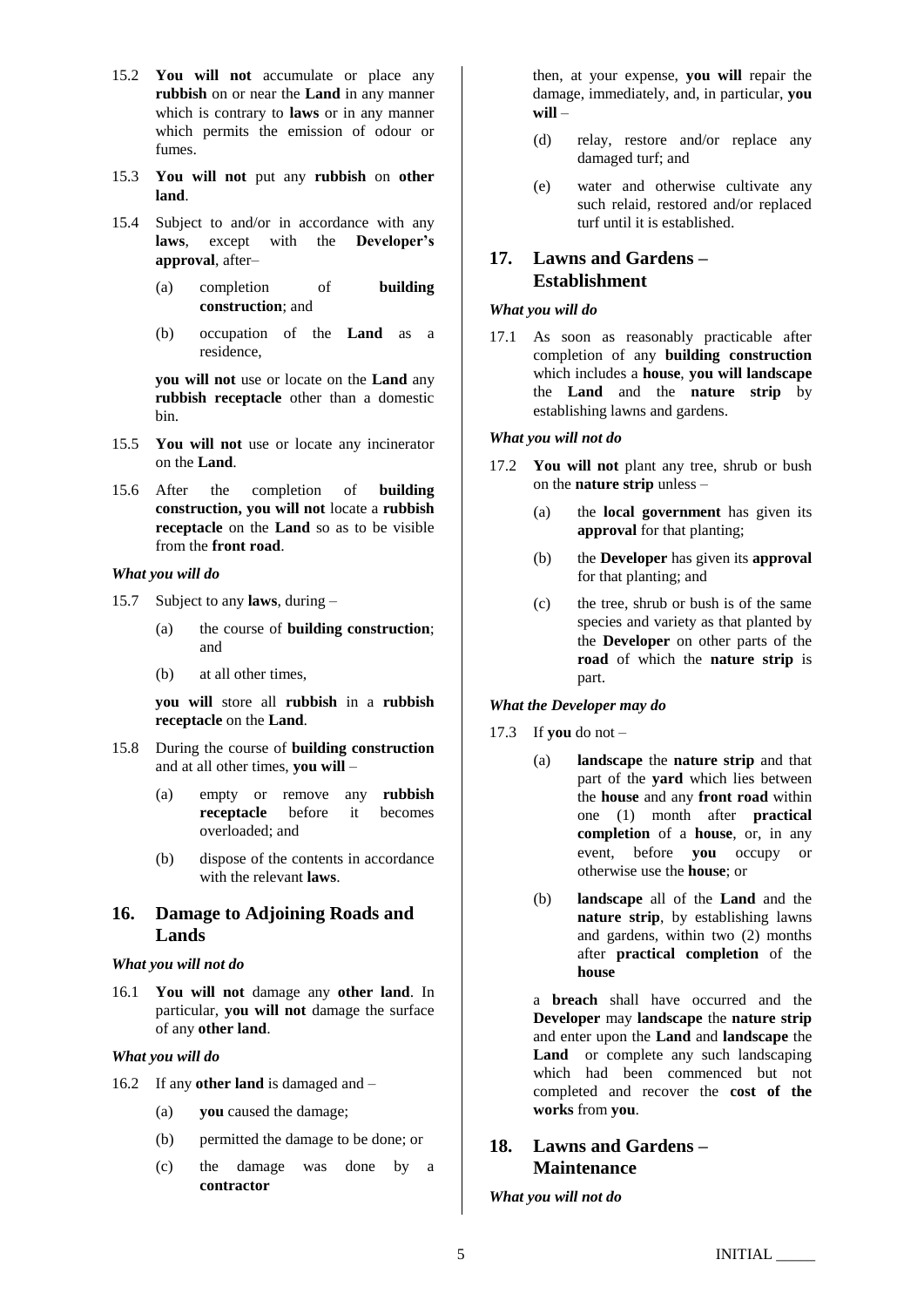#### 18.1 **You will not** let any weed –

- (a) grow to maturity;
- (b) grow out of control; or
- (c) remain
- on the **Land** or on the **nature strip**.
- 18.2 **You will not** let any **lawn –**
	- (a) grow to a height in excess of 100 millimetres; or
	- (b) become or remain unsightly;

on the **Land** or its **nature strip**.

#### *What you will do*

- 18.3 **You will** regularly maintain and preserve according to good horticultural practices and in a proper and husband-like manner, all
	- (a) **lawns**;
	- (b) **lawn** edges; and
	- (c) gardens

on the **Land** and on its **nature strip**.

- 18.4 **You will** replace any **trees, shrubs or bushes** which have –
	- (a) been removed;
	- (b) been damaged; or
	- (c) perished

with trees, shrubs or bushes of the same or similar species and of the same of similar variety.

## **19. House Type**

## *What you will not do*

- <span id="page-5-1"></span>19.1 **You will not** build a **house** on the **Land** unless the width of the external face of the **house wall** ("**width measurement**") is equal to or greater than three quarters of the width of the **Land** at the **front building alignment** of the **house**.
- 19.2 **You will not** erect a **house** on the **land**, unless –
	- (a) the **house** includes at least two lockup **garages**; and
	- (b) the lock-up **garages** and the rest of the **house** are located under the same roof.

## *What you will do*

19.3 **You will erect** either a single-storey or a two-storey **house** on the **Land**.

## **20. Carports**

*What you will not do*

20.1 **You will not** construct a **carport** on the **Land**.

## **21. Sheds**

## *What you will not do*

- 21.1 **You will not** erect a shed on the **Land**  unless **you** have obtained the **Developer's approval** of the **plans** and specifications for that **structure**.
- 21.2 In **any** event, **you will not** erect a shed on the **Land** if, when it is constructed, it will be –
	- (a) visible from the **road**; or
	- (b) forward of any **front building alignment**.
- 21.3 **You will not** use any shed on the **Land** as a residence.

## *What the Developer may do*

- <span id="page-5-0"></span>21.4 The **Developer may** withhold **approval** to the erection of a shed on the **Land** if the **proposed structure** does not satisfy the following criteria –
	- (a) in the case of a shed which will have a floor area of less than eight (8) square metres, the cladding must be –
		- colourbond (or other similar material); and
		- predominately green in colour with a non-reflective surface; or
		- compliant with **clause** [21.4\(b\).](#page-5-0)
	- (b) in the case of a shed which will have a floor area of more than eight (8) square metres, the shed must be designed and constructed so as to complement –
		- in shape, the shape of the **house**; and
		- in materials and colour, the materials and colours used in the external wall surfaces and roof of the **house**.
	- (c) the maximum floor area of the **proposed structure** must not exceed twenty (20) square metres.

## **22. Temporary Structures**

## *What you will not do*

- 22.1 Subject to **clause** [22.2,](#page-6-0) **you will not** bring onto or erect on the **Land** –
	- (a) any temporary dwelling;
	- (b) a caravan;
	- (c) a privy; or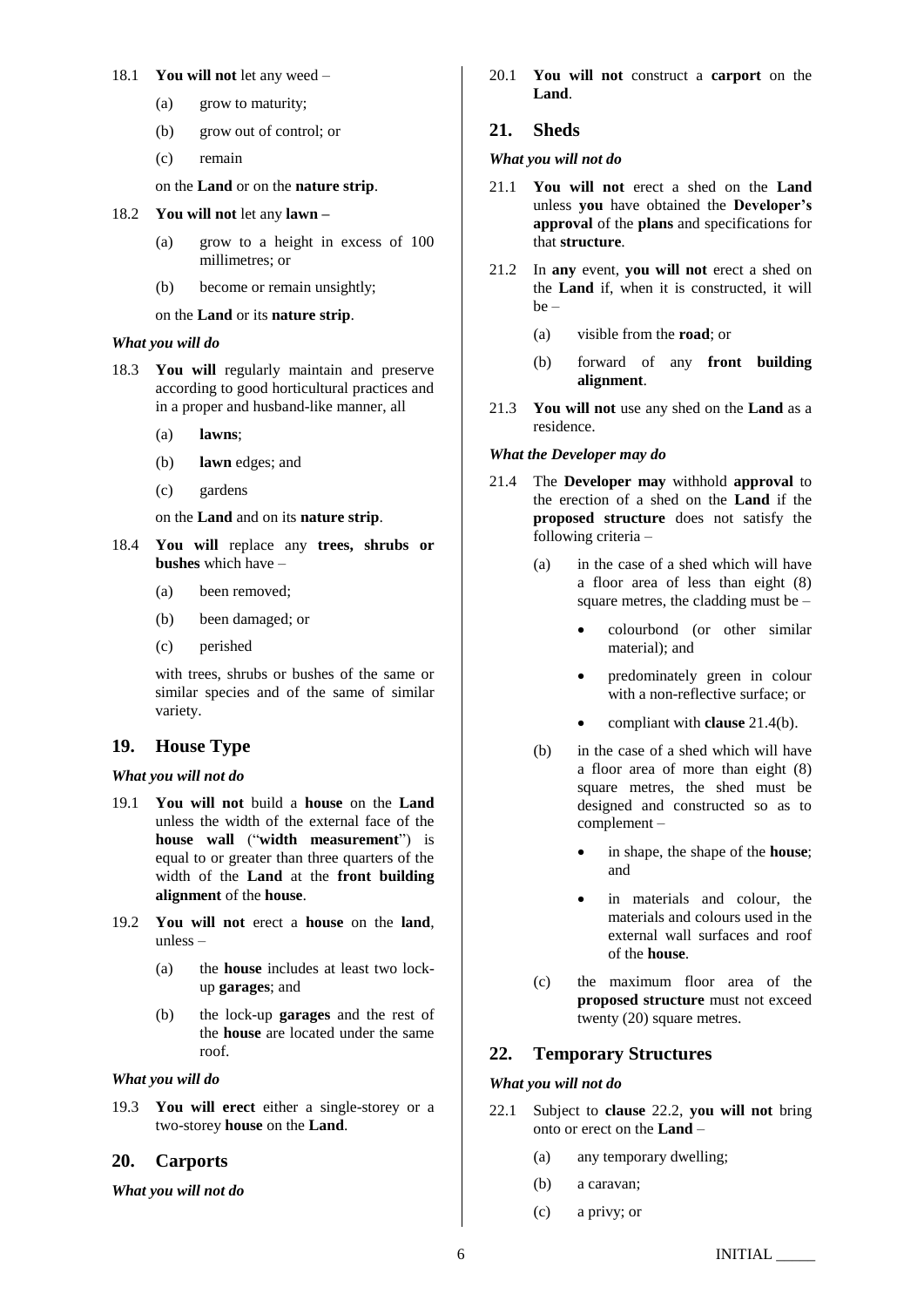(d) any other thing which may be or become an eyesore or a nuisance to any **person**.

#### *What you may do*

- <span id="page-6-0"></span>22.2 Subject to **clause** [22.3,](#page-6-1) **you may** bring onto or erect on the **Land**, during the course of construction of a **house** -
	- (a) a shed;
	- (b) a workshop; or
	- (c) an office.

## *What you will do*

- <span id="page-6-1"></span>22.3 If **you** bring onto or erect on the **Land**, during the course of construction of a **house** –
	- (a) a shed;
	- (b) a workshop; or
	- (c) an office;

**you will** remove it immediately after completion of that **building construction**.

## **23. Pathways, Driveways and Crossings**

#### *What you will not do*

23.1 **You will not** permit any weeds, leaves, branches, twigs, lawn clippings and other **rubbish** to grow or remain on any driveway, path or **crossing**.

#### *What you will do*

23.2 **You will** sweep away or otherwise remove all leaves, branches, twigs, lawn clippings and other **rubbish** from paths, driveways and **crossings** on or adjacent to the **Land**, regularly.

# **24. Verandas**

*What you will not do*

- 24.1 **You will not** use any **veranda** for
	- (a) storage purposes; or
	- (b) as a workshop.

## **25. Signs**

## *What you will not do*

25.1 **You will not** place or erect a sign on or near the **Land** or the **nature strip**, unless it is a **permitted sign**.

## **26. External Fixtures**

## *What you will not do*

26.1 **You will not** place, erect on or attach to the **Land** or any **structure** on the **Land**, any **external fixture** if it will be visible from a **front road**.

- 26.2 **You will not** place or erect on or attach to the **Land**, or any **structure** on the **Land**, any antenna or satellite dish if it will be forward of the main roofline at the rear of the **house**.
- 26.3 **You will not** place or erect on or attach to
	- (a) the **Land**; or
	- (b) any **structure** on the **Land**, above ground level

any **prohibited satellite dish**.

26.4 **You will not** place or erect on or attach to the **house** any **prohibited solar module**.

## **27. Parking**

#### *What you will not do*

- 27.1 **You will not** park any **motor vehicle** forward of the **front building alignment**  unless **you** park it on the **driveway**.
- 27.2 **You will not** park any **motor vehicle**, caravan trailer, boat or other **vehicle** or **vessel** behind the **front building alignment**, unless **you** park it –
	- (a) in a **garage**; or
	- (b) in a location which is screened by **landscaping**

so as not to be visible from a **front road**.

- <span id="page-6-2"></span>27.3 **You will not** park any **vehicle** (other than a passenger car or utility) or any boat or other **vessel** on any **road** in the **Development** for any period in excess 12 hours during any period of 24 consecutive hours.
- <span id="page-6-3"></span>27.4 **You will not** park any **motor vehicle**, caravan, trailer, boat or other **vehicle** or **vessel** on any footpath or footpath crossing in the **Development**.

#### *What you will do*

27.5 If **you** park a passenger car or a utility on **a road** in the **Development**, you will do so in a lawful manner.

## **28. Display Homes**

## *What you will not do*

- 28.1 **You will not** use the **Land** for the purpose of a **display home** unless **you** have obtained the **approval** of –
	- (a) the **Developer**; and
	- (b) the **local government** (if necessary).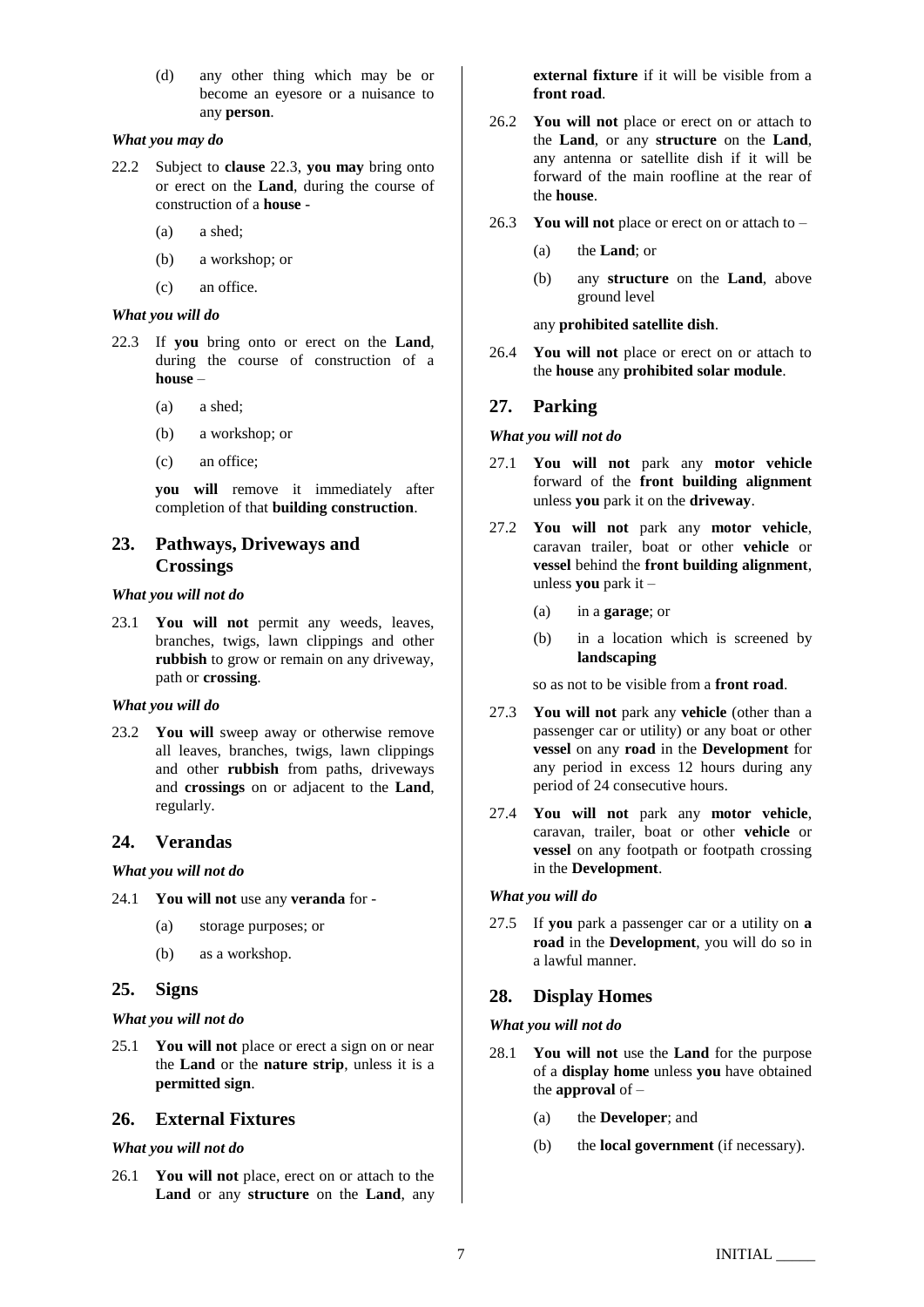## **29. Driveways**

#### *What you will do*

<span id="page-7-0"></span>29.1 Before **you** occupy any **house** as a residence, **you will** build a driveway from its **garages** to the **front road** out of concrete with an exposed aggregate surface.

## *What the Developer may do*

29.2 If you do not build a driveway from the **garages** to the **front road** in accordance with **clause** [29.1,](#page-7-0) a **breach** shall have occurred and the **Developer** may enter upon the **Land** and undertake that work or the completion of that work and recover the **cost of the works** from you.

## **30. Fences**

## *What you will do*

- 30.1 Subject to **clause** [5.1,](#page-1-1) **you will** build a **complying back fence, a complying back side fence** and a **complying return fence**  before **practical completion** of a **house**.
- 30.2 If **you** do not do so and the **Developer** exercises its rights under **clause** [30.7,](#page-7-1) **you will** pay the **Developer**, on demand, the **cost of the works**.
- 30.3 If **you** build a **complying front fence**, then you must also build a **complying front side fence**.

## *What you will not do*

- 30.4 **You will not** build a **fence** unless it will be a **complying fence**.
- 30.5 **You will not** build a **return fence** unless the **fence** is located more than 300 mm to the rear of the **front building alignment** which is nearest to the **boundary**.
- 30.6 **You will not** claim any contribution towards the cost of construction of a **complying front side fence** from an adjoining land owner.

## *What the Developer may do*

<span id="page-7-1"></span>30.7 If **you** do not complete the construction of **complying fences** before **practical completion** of a **house**, the **Developer** may enter upon the **Land** and construct or complete the construction of those **fences** and recover the **cost of the works** from **you**.

## **31. Animals**

## *What you will not do*

- 31.1 **You will not** keep on the **Land**
	- (a) a cat unless it is fitted with a collar and bell;
- (b) a dog unless the **Land** has been fenced in a way –
	- which does not conflict with the **Building Covenants**; and
	- which will restrain the dog from leaving the **Land**;
- (c) more than two of the one species of animal;
- (d) any animal in contravention of any **laws** relating to the keeping or treatment of animals.

# **32. Trespassing**

#### *What you will not do*

- 32.1 **You will not**
	- (a) trespass on **other land**;
	- (b) enter upon any **other land** (other than a **road**) without the **approval** of the registered owner of that land;
	- (c) damage the surface or any other part of **other land**.

# <span id="page-7-4"></span>**33. Security Bond for Breach of Building Covenants**

#### *What you will do*

33.1 On demand, **you will** pay a **Security Bond**  to the **Developer** as security for the payment of any damages, loss or injury which the **Developer** may sustain if there is a **breach**.

## *What the Developer may do*

- <span id="page-7-3"></span>33.2 The **Developer may** apply a **Security Bond**  (or any part of it), which it receives or recovers from **you**, to satisfy (in whole or in part) –
	- (a) any claim which the **Developer** may have against **you**, at any time, for a **breach** and whether the **Security Bond** was received in respect of that particular **breach** or otherwise; and
	- (b) any other debt which **you** owe to the **Developer**.

## *What the Developer will do*

- <span id="page-7-2"></span>33.3 Before the **Developer** makes a demand for a **Security Bond**, a **breach** must have occurred and the **Developer** must have given **you** a written notice –
	- (a) specifying the particular **breach** complained of; and
	- (b) if it is capable of remedy, requiring **you** to remedy the **breach**; and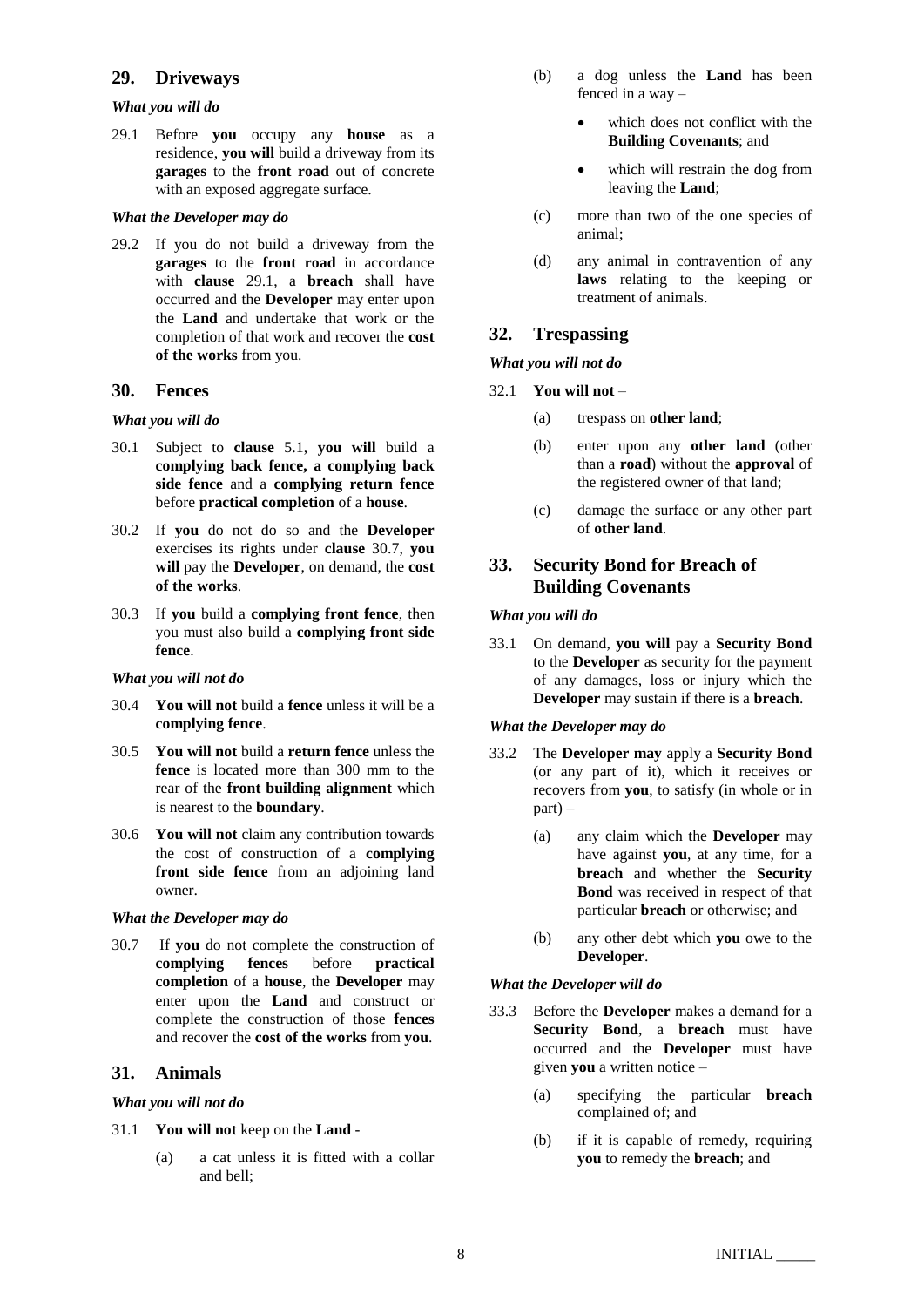(c) if the **Developer** seeks compensation in money for the **breach**, requiring **you** to pay that money

and **you** must have failed to –

- (d) remedy the **breach** (if it is capable of remedy); or
- (e) pay reasonable compensation to the **Developer** for the **breach**

within fourteen (14) days after the notice is given to **you**.

[**Note** – a written notice under this **clause** [33.3](#page-7-2) may be given in separate parts and at the same or different times. For example, the first part of such a notice may specify the particular **breach** complained of and require **you** to remedy it and another part may be given at the same or later time requiring **you** to pay compensation in money.]

- 33.4 The **Developer** will repay to **you** the balance (if any) of the **Security Bond** after providing for the payment of any claim referred to in **clause** [33.2.](#page-7-3)
- 33.5 But, if a claim referred to in **clause** [33.2](#page-7-3) is otherwise satisfied, the **Developer** will repay the **Security Bond** or any balance of a **Security Bond** then held by the **Developer** unless there is an outstanding **breach** in respect of which the **Developer** would be entitled to make a demand under **clause** [33.3.](#page-7-2)

# **34. Breach of Building Covenants**

## *What the Developer may do*

- 34.1 To satisfy itself that **you** have complied with the **Building Covenants**, the **Developer may** –
	- (a) at all reasonable times; and
	- (b) upon giving **you** reasonable notice (except in an emergency when no notice need be given);

enter the **Land** and inspect the **Land** and **structures** on the **Land**.

- 34.2 The **Developer may** remedy any **breach** and, for that purpose, the **Developer may** enter the **Land** and –
	- (a) remove any **structure**, chattel or animal; or
	- (b) perform any works.
- 34.3 Without prejudice to the generality of any other provision in this Section, as liquidated damages, the **Developer may** recover from **you** any moneys (including costs of storage or disposal) which it spends in the exercise of the **Developer's** powers under the **Building Covenants**.

# **35. Variation of Building Covenants**

## *What you will not do*

## 35.1 **You will not** –

- (a) make any claim; or
- (b) commence or prosecute any proceedings (whether for injunctive relief or otherwise)
- if the **Developer** makes a **Building Covenants variation**.

## *What you will do*

35.2 If the **Developer** makes a **Building Covenants variation**, **you** will be bound by the **Building Covenants**, as varied, once the **Developer** gives **you** a copy of the **Building Covenants** as varied by the **Building Covenants variation**, except to the extent that you would be materially prejudiced by being so bound.

## *What the Developer may do*

35.3 Subject to **clause** [35.4,](#page-8-0) the **Developer may**  make a **Building Covenants variation**, at any time.

## *What the Developer will not do*

<span id="page-8-0"></span>35.4 The **Developer will not** make a **Building Covenants variation** if, in the **Developer's opinion**, the effect of the **Building Covenants variation** (if made) would be contrary to the **building scheme**.

# **36. Exit and Sunset Provisions**

## *What you will do*

- 36.1 **You will**
	- (a) observe;
	- (b) perform; and
	- (c) fulfil

all of your obligations under the **Building Covenants** until the **end date** to the extent that they require **you** to do or not to do any act or thing.

[**Note** – this **clause** is without prejudice to any rights or obligations which may have accrued to or against any **person** under or by virtue of the **Building Covenants** before the **end date**.]

## *What the Developer may do*

- <span id="page-8-1"></span>36.2 At any time, the **Developer may** –
	- (a) assign its rights and any of the obligations which it has under or by virtue of the **Building Covenants** to any **person**;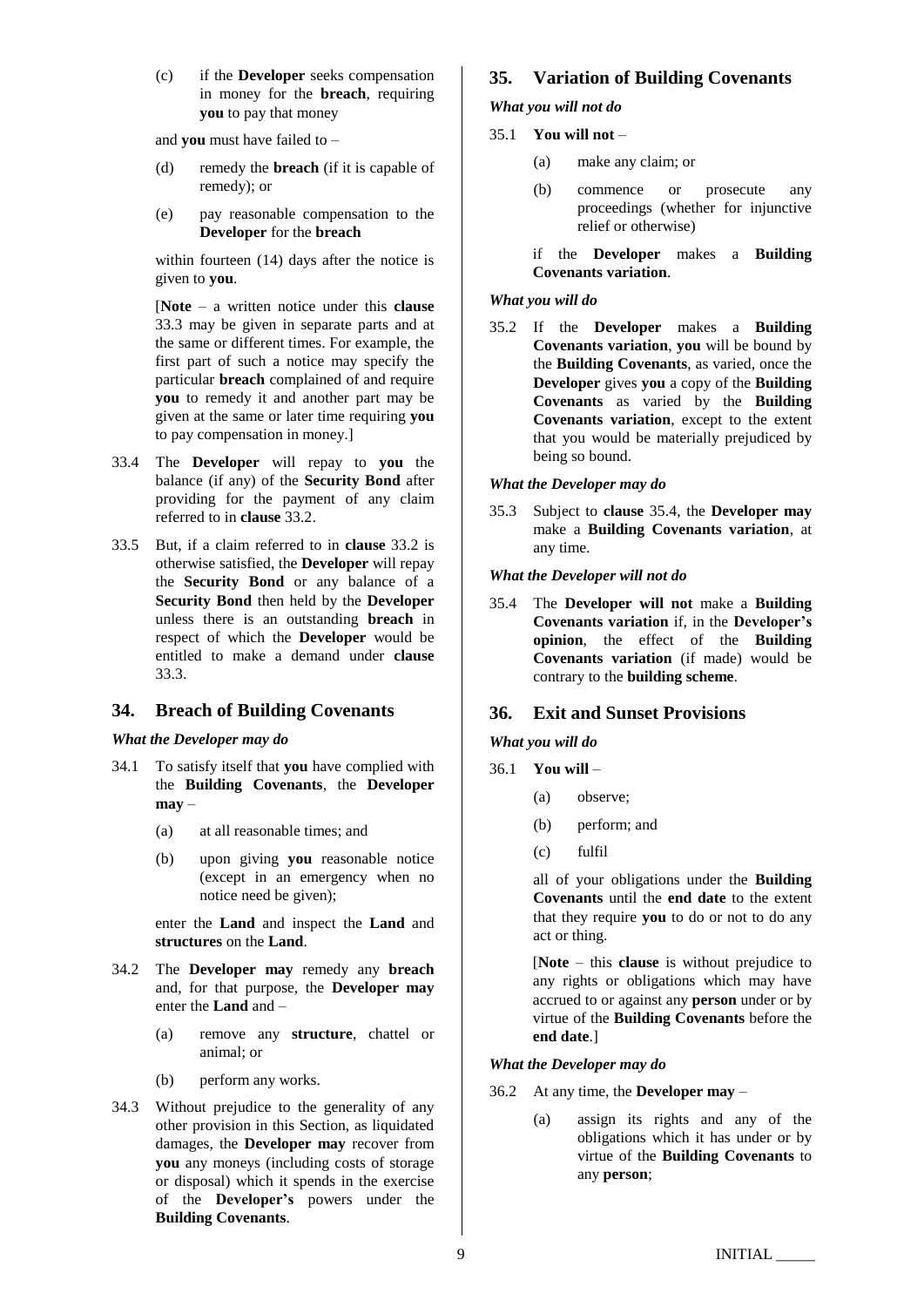- (b) appoint, in addition to or in place of the **Developer**, any **person**, either by power of attorney or otherwise, to exercise any of the **Developer's** rights and powers (including the right to appoint a substitute or substitutes) under the **Building Covenants**;
- (c) appoint, in addition to or in place of the **Developer**, any other **person**, either by power of attorney or otherwise, to perform any function intended, by the **Building Covenants**, to be performed by the **Developer**; and
- (d) revoke any such appointment;
- (e) and substitute or appoint another **person** or **persons** in place of any such appointee.
- 36.3 The **Developer may** (but is not bound to)
	- (a) establish;
	- (b) assist in; or
	- (c) promote

the establishment of an association (whether incorporated or not) of owners of land in the **Development** for the purposes, amongst other things, of –

- (d) exercising any of the rights and powers which the **Developer** has under the **Building Covenants**; and/or
- (e) performing any function intended, by the **Building Covenants**, to be performed by the **Developer**.

[**Note –** the provisions of this **clause (if implemented)** are intended to have effect so that some **person** will continue to have power to give or withhold approvals under the **Building Covenants** if and when the **Developer** ceases to be the registered owner of any land in the **Development**.]

## **37. Charge on Land**

**You** hereby charge the **Land** and all your estate and interest in the **Land** from time to time with the performance of your obligations under the **Building Covenants** and with the payment by **you** to the **Developer** of any **Security Bond** and all other moneys which **you**, whether by way of damages or otherwise, now or at any time in the future may become liable to pay to the **Developer** under or by virtue of the **Building Covenants** or on any other account whatsoever.

## <span id="page-9-1"></span>**38. Appointment of Attorneys**

- <span id="page-9-0"></span>38.1 **You** hereby appoint the **Attorneys** jointly and severally your attorneys to do and suffer all such acts and things which ought to be done by **you** under the **Building Covenants** or which the **Developer** is authorised or empowered to do and also to execute all such documents and instruments, under any statute or otherwise, as the **Attorneys** in their absolute discretion think necessary or advisable for the purposes of exercising the powers granted to the **Developer** under or by virtue of the **Building Covenants**.
- 38.2 Any act or thing which the **Attorneys** are authorised to do under the powers conferred by **clause** [38.1](#page-9-0) may be done in your name (or in any other manner showing an intent to bind **you)** or in the name of the **Developer** or in the name of the **Attorneys**.
- 38.3 Without prejudice to or restriction of the generality of the powers conferred by this **clause** [38,](#page-9-1) the **Attorneys** are authorised and empowered to –
	- (a) execute, on your behalf, any consent or other instrument which may be required for the purposes of giving full effect to anything which the **Attorneys** do or intend to do for the purposes of the powers conferred by **clause** [38;](#page-9-1) and
	- (b) appoint a substitute or substitutes for all or any of the purposes mentioned above.
- 38.4 **You** agree to ratify and confirm everything the **Attorneys** or their substitute or substitutes shall lawfully do or cause to be done by virtue of the power of attorney created by **clause** [38.](#page-9-1)
- 38.5 **You** authorise the **Attorneys** to register the said power of attorney under any statute and to do whatever the **Attorneys** consider necessary to give validity and effect to it.
- 38.6 **You** declare that the **Attorneys** shall not be responsible for any loss which may happen in the exercise or as a consequence of the exercise of the powers conferred upon them by **clause** [38.](#page-9-1)
- 38.7 **You** declare that the power of attorney created by **clause** [38](#page-9-1) is irrevocable because it is granted for the purposes of securing the performance of obligations owed by **you** to the **Developer**.
- 38.8 The **Attorneys** shall not exercise any of the powers conferred upon them by **clause** [38](#page-9-1)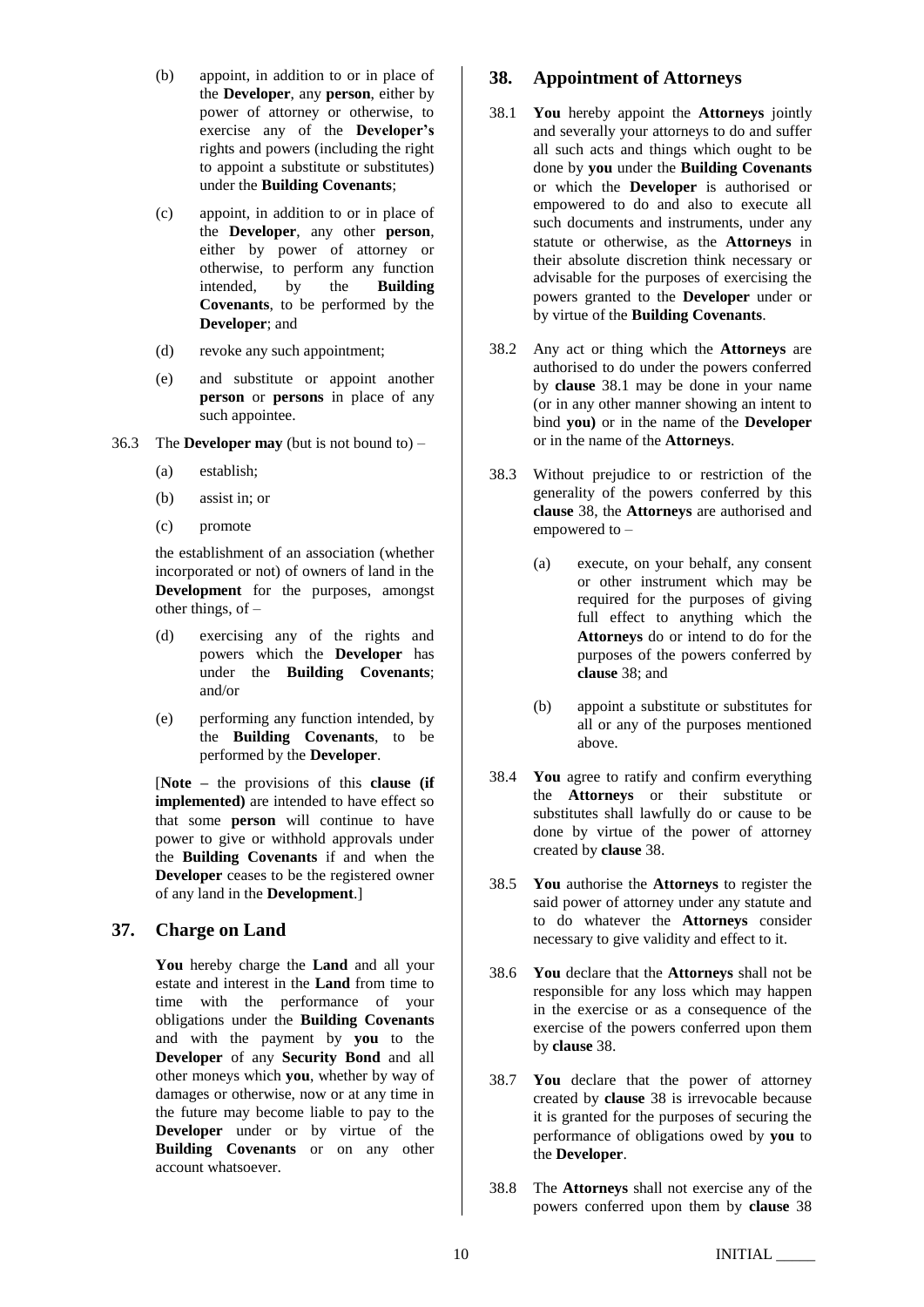unless the **Developer** shall have become entitled to make demand for a **Security Bond**.

[**Note -** Refer to **clause** [33.3\]](#page-7-2)

# **39. Dictionary, Interpretation and Miscellaneous Provisions**

#### <span id="page-10-0"></span>39.1 In the **Building Covenants** –

"**Accredited Property Law Specialist**" means a lawyer who, at the relevant time, is accredited by the **Law Society** as a specialist in property law.

"**Alternate materials**" includes timber, textured panels and thermal cladding.

"**Application for Building Covenants Approval/Check List**" means the application/check list published by the **Developer**, from time to time, in conjunction with the **Building Covenants** for the purposes of assisting the **Developer** in examining and assessing **plans**, particularly for compliance with the **Building Covenants**.

"**approval**" means a written approval.

"**approved**" means approved by an **approval**.

"**Attorneys**" means the **Developer**, any director of the **Developer**, any secretary of the **Developer**, the Chief Executive Officer of the **Developer** and any solicitor for the **Developer**.

"**back fence**" means a **fence** which is located to the rear of the **front building alignment**.

"**boundary**" means a boundary of the **Land**.

"**breach**" includes any of the following –

- **your** failure to do or **your** threatening not to do something which the **Building Covenants** require **you** to do;
- something which the **Building Covenants** require **you** to do and which **you** have failed to do or which **you** have threatened not to do;
- **your** doing or **your** threatening to do anything which the **Building** anything which the **Building Covenants** require **you** not to do;
- anything which the **Building Covenants** require **you** not to do and which **you** have done or threatened to do;
- anything which the **Building Covenants** describe as a **breach**.

"**builder**" means any **person** engaged, from time to time, by **you** or on your behalf under any contract of service or contract for services, for the purposes of carrying out any **building construction**.

"**builder's compliance certificate**" means a written statement addressed to the **Developer** and signed by a **builder** to the effect that **building construction** carried out by that **person** has been completed strictly in accordance with **plans approved** by the **Developer** for those works.

"**building alignment**" means the outside face of a **house wall** as is or would be drawn as a straight line on "as constructed" **plans** for the **house**.

"**building construction**" means works involving the erection of a **proposed structure.**

"**Building Covenants**" means the provisions of this Section as varied, from time to time, by a **Building Covenants variation** and includes those provisions as reproduced in booklet or other form from time to time.

"**Building Covenants Deed Poll**" means the deed poll referred to in **clause** [3.1.](#page-0-2)

"**Building Covenants variation**" includes an addition to or other amendment or a repeal of anything in the **Building Covenants**.

"**building-integrated**" in relation to a **solar module** means a module which is integrated directly into a building in place of ordinary roofing materials – for example a ceramic or clay roof tile in what is known as a 'BIVP' system.

"**building scheme**" means the building scheme or schemes which the **Developer** has established for the **Development**.

"**built to boundary**" means built with a **zero set back** from the boundary.

"**buy-back rules**" means the rules set out in **clause** [39.22.](#page-15-0)

"**Buyer"** means the **person** who purchases the **Land** from the **Developer** and that **person's** successors and assigns.

[for example, "**Buyer**" could mean any future registered owner of the **Land**]

"**carport**" means a detached carport or an attached carport on the **Land**.

"**clause**" means a clause in the **Building Covenants**.

"**complying back fence**" means a **fence** which will comply with all **laws** relating to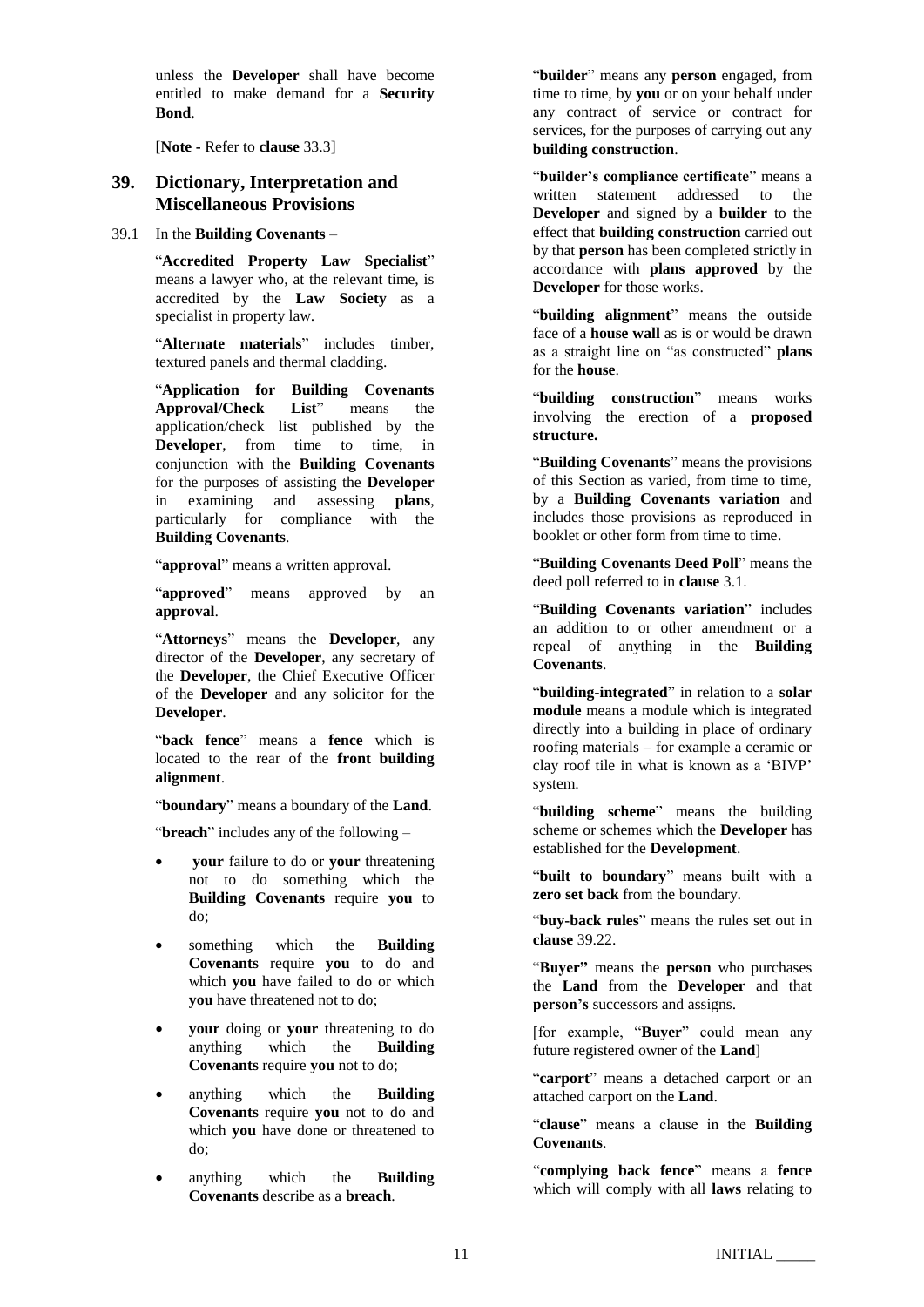fences and which will be on or near a rear **boundary** and be -

- constructed to a height of 1.8 metres; and
- constructed either of masonry or brick (rendered and painted) or of CCA treated timber with posts, three railings, palings and paling capping securely screwed to the upper rail.

"**complying back side fence**" means a **fence**  which will comply with all **laws** relating to fences and which will be –

- on or near a side boundary of the **Land** and between the front building alignment and a rear boundary of the **Land**; and
- constructed of masonry or brick, (rendered and painted) to a minimum height of 1.8 metres or of CCA treated timber with post, railings, palings and paling capping to a minimum height of 1.8 metres.

"**complying fence**" means a **fence** which is –

- a **complying front fence**; or
- a **complying back fence**; or
- a **complying front side fence**; or
- a **complying back side fence**; or
- a **complying return fence**.

"**complying fences**" means all of the following –

- a **complying back fence**; and
- **complying back side fences**; and
- **complying return fences**.

"**complying front fence**" means a **front fence** which will comply with all **laws** relating to fences and which will be on or near a **boundary** and be constructed to a height of 1.6 metres and of brick, stone or rendered or painted masonry piers which have decorative infill panels and which, in the opinion of the **Developer**, are either in harmony with or complement the architectural design and the quality, style, colour, materials and aesthetics of any **house**.

"**complying front side fence**" means a **fence** which will comply with all **laws** relating to fences and which will be –

• on or near the side **boundary** of the **Land** between a **front building alignment** and a front **boundary** of the **Land**; and

• constructed solely of masonry or brick (rendered and painted) and have a minimum height of 1.6 metres and of brick, stone or rendered or painted masonry piers which have decorative infill panels and which, in the opinion of the **Developer**, are either in harmony with or complements the architectural design and the quality, style, colour, materials and aesthetics of any **house**.

"**complying return fence**" means a **return fence** which is –

- painted in the same colour as or a colour which in a reasonable opinion of the **Developer** compliments the colour of the **house**; and
- no higher than the adjacent **fence**.

"**contaminated**" means contaminated by a **hazardous contaminant**.

"**contractor**" means **your** invitees, licensees and contractors and other **persons** (other than trespassers) who are on or near the **Land** from time to time.

"**cost of the works**" means the aggregate amount of all expenses incurred by the **Developer** in carrying out any works on or near the **Land** in the exercise of a right or power conferred by the **Building Covenants** plus an amount equal to 15% of the amount of that aggregate to cover overheads and commission.

"**crossing**" means a crossing on a **nature strip**, being a crossing which has, as some of its main uses, use by **motor vehicles** and pedestrians.

"**Date for Completion**" means the date specified as the date for completion in a **Transfer Notice**.

"date of possession" means the date on which the **original occupier** became entitled to take possession of the **Land**.

"**deed poll**" means a document in or to the effect of the **Developer's** standard form of deed poll from time to time which *inter alia* –

- will contain a waiver by the **Disponee** of any right to claim from the **Developer** a contribution towards the cost of building, maintaining or repairing any dividing fence between the **Land** and any adjoining land owned by the **Developer**; and
- may contain a promise by the **Disponee**  in favour of the **Developer** that the **Disponee** will, in the future, observe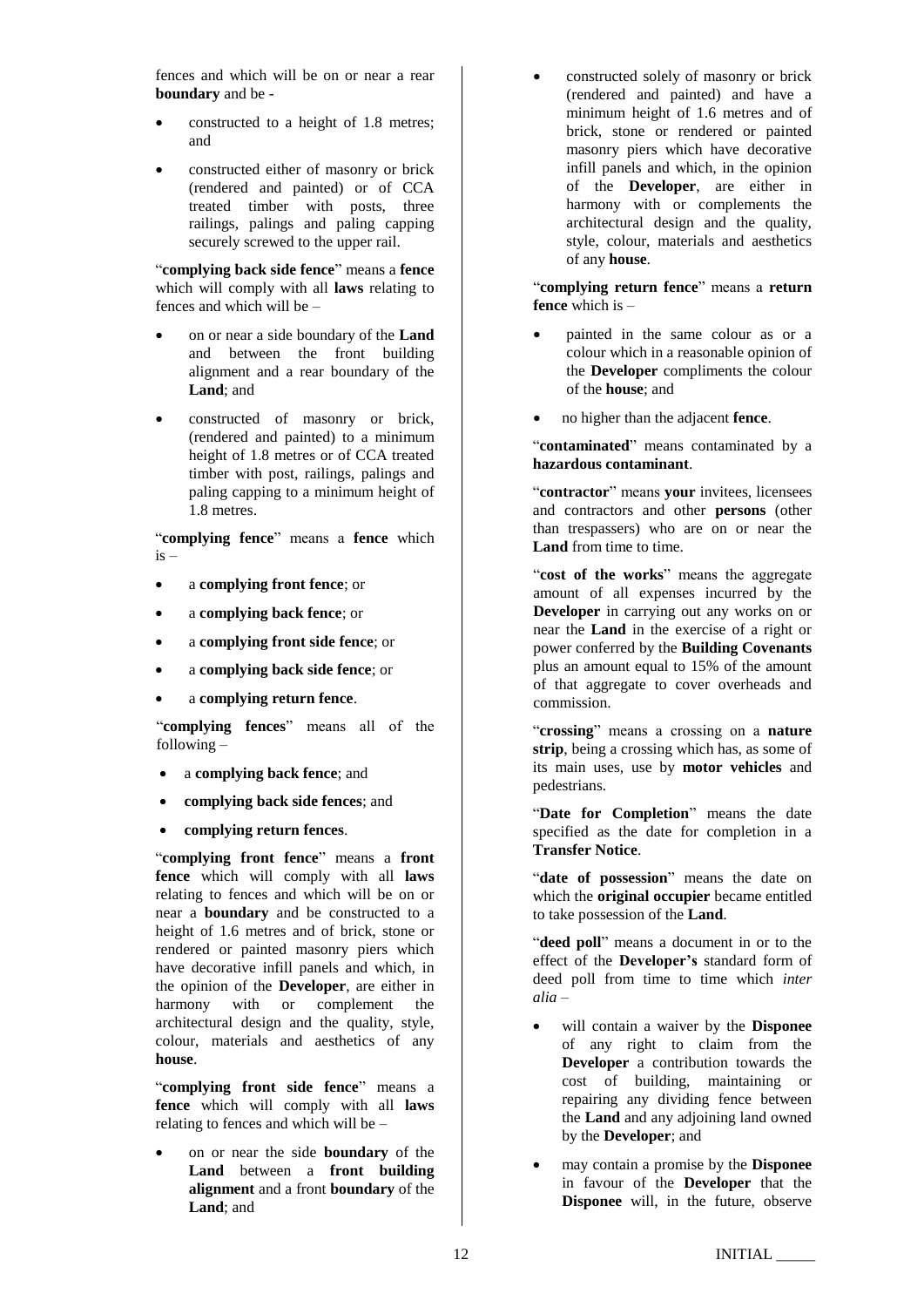and perform any of the ongoing contractual obligations of the **original occupier** to the **Developer**.

"**defined term**" means words or phrases which are defined or explained in **clause** [39.1.](#page-10-0)

"**detached house**" means a detached dwelling house.

"**Developer**" means Easterly Projects Pty Ltd ABN 14 104 780 618 and its successors and assigns.

"**Developer's preferred house sizes**" means for lots in the Development which contain areas of 600 square metres or more –

- for a two-storey **house,** one which has
	- o a **floor area** which exceeds 210 square metres (excluding the floor area of verandas, patios, porches, connecting breezeways and garages); and
	- o a floor area on the upper level which exceeds, in measurement, 55% of the area of its **footprint**; **or**
- for a single-storey **house**, one which has a **floor area** which exceeds 155 square metres (excluding the floor area of verandas, patios, porches, connecting breezeways and garages).

"**Developer's preferred house sizes**" means for lots in the Development which contain areas of less than 600 square metres –

- for a two-storey **house,** one which has
	- o a **floor area** which exceeds 190 square metres (excluding the floor area of verandas, patios, porches, connecting breezeways and garages); and
	- o a floor area on the upper level which exceeds, in measurement, 55% of the area of its **footprint**; **or**
- for a single-storey **house**, one which has a **floor area** which exceeds 135 square metres (excluding the floor area of verandas, patios, porches, connecting breezeways and garages).

"**Development**" means the residential development known as "Springbrook" at Redlynch, Cairns, Queensland.

"**display home**" means a **house** used or intended for use for –

• displaying a type of dwelling that can be built; or

displaying a dwelling as a prize.

"**Disponee**" means a **person** from whom **you** must procure a **deed poll** under **clause**   $3.1(b)$ .

"**end date**" means the 31<sup>st</sup> day of December 2025.

"**erect**" includes undertaking any preparatory works for a **proposed structure**, for example, digging trenches or holes, excavating, filling, retaining, clearing and removal of vegetation.

"**external fixtures**" includes an air conditioning generator or condenser, tank, clothesline, antenna, satellite dish and **solar module**.

"**fence**" means a fence on or about the **Land** and includes a swinging, rotating, retracting or other type of gate.

"**footprint**" means a part of the **Lot** at ground level being a part which is designated on **plans** for use as a **house** and which is defined on the **plans** by the perimeter of the **house** (with verandas, patios, porches and connecting breezeways included).

"**front building alignment**" – see **clause** [39.8.](#page-14-0)

"**front fence**" means a **fence** which is located forward of the **front building alignment**.

"**front road**" means any **road** which is adjacent to the **Land**.

"**frontage**" means the common **boundary** between the **Land** and a **front road**.

"**garages**" means the garages which form or which are required by the **Building Covenants** to form part of any **house**.

"**hazardous contaminant**" has the same meaning as that expression has in the *Environmental Protection Act* 1994 (Qld).

"**house**" means a **detached house** on the **Land**.

"**house-front**" means the external face of any **house wall** which faces a **front road**.

"house wall" means an external wall which forms part of a **house**.

"**Land**" means the lot which **you** have purchased in the **Development**.

"**landscape**" means (as a verb) the laying out of grounds so as to produce the effect of natural scenery and "**landscaped**" **and**  "**landscaping**" bear similar meaning.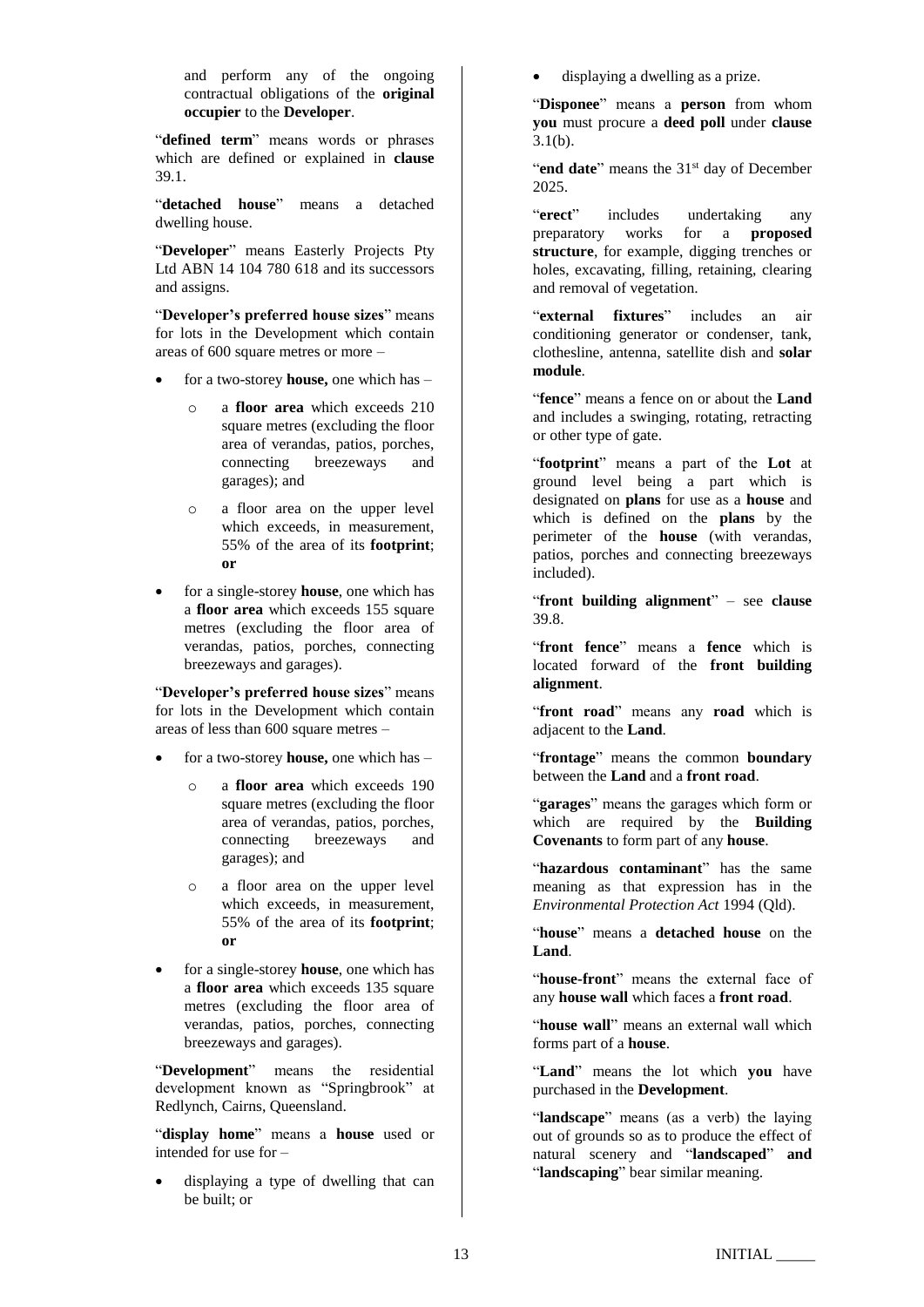"**Law Society**" means the Queensland Law Society Inc.

"**lawn**" means any grass or similar ground cover on the **Land** or its **nature strip** which has been laid as turf and includes any weeds in that ground cover.

"**laws**" includes any requirement of any statute, rule, regulation, proclamation, ordinance or by-law or other instrument of subordinate legislation, present or future, and whether state, federal or otherwise.

"**letterbox**" means any receptacle on or about the **Land** which has the appearance of being for the purpose of mail delivery.

"**local government**" means the local government in whose area the **Land** is located.

"**mortar**" includes other types of grouting.

"motor vehicle" has the same meaning as that which the expression has in the<br> *Transport Operations (Road Use Transport Operations (Road Use Management) Act* 1995 (Qld).

"**nature strip**" means that part of any **road**  which adjoins the **Land** and which is designed or intended for pedestrian traffic or use and includes an appurtenant **lawn** or garden and a **crossing**.

"**neighbourhood**" means anywhere in the locality of the **Land**.

"**opinion**" means an opinion honestly held, whether reasonably or otherwise.

"**original occupier**" means **you**, if **you**  purchased the **Land** from the **Developer**; otherwise it means the **person** who purchased the **Land** from the **Developer**.

"**other land**" means any land (including a **road**) in the vicinity of the **Land**.

"**permitted sign**" means a sign the dimensions of which do not exceed 900 mm x 600 mm and which either advertises -

- the name and other particulars of the builder of a **structure** on the **Land**; or
- the fact that a **house** is for sale or available for letting.

"**person**" includes a corporation and *vice versa*.

"**plans**" means the plans for a **proposed structure**.

"**practical completion**", in relation to a **house**, means the practical completion stage as defined for the purposes of the repealed *Domestic Building Contracts Act* 2000 (Qld)*.*

"**prohibited satellite dish**" means a satellite dish which –

- has a diameter of more than 650 mm; or
- would be visible from a **front road**.

"**prohibited solar module**" means a **solar module** which will –

- not match the colour of the roof to which it will be mounted;
- not be mounted so as to be and remain parallel to the roof plane; or
- be mounted so as to protrude more than 300 millimetres above the roof plane

but, for the avoidance of doubt, "**prohibited solar module**" does not include a **solar module** which is **building-integrated**.

"**proposed structure**" is a **structure** which **you** intend to erect on or about the **Land**.

"**return fence**" means a **fence** between a side **boundary** and a **house**, whether the fence incorporates a gate or not.

"road" has the same meaning as that which the expression has in the *Transport Operations (Road Use Management) Act*  1995 (Qld).

"**rubbish**" includes contaminants, building debris or other waste or garbage.

"rubbish receptacle" means a bin, skip, cage or other vessel which is suitable for the temporary storage of **rubbish**.

"**Security Bond**" means \$30,000.00.

"sell" means sell, transfer, lease or otherwise dispose of or agree to do any of those things and what constitutes a "sale" of the **Land** for the purposes of the **Building Covenants** is the execution by **you** or on your behalf of a Contract or other document which creates in favour of any other **person** any equitable or legal estate or interest in the **Land**.

"set back" in relation to a building means the distance, measured horizontally, from the outermost projection of the building to the vertical projection of a boundary of land. If a building is built against a boundary it has a **zero set back**.

"**solar module**" includes a solar photovoltaic panel, a solar photovoltaic module, a solar thermal module, a solar hot water panel and any other apparatus which is designed or intended to generate electrical power from the sun.

"**standard size brick**" means a brick which measures 230mm x 110mm x 86mm.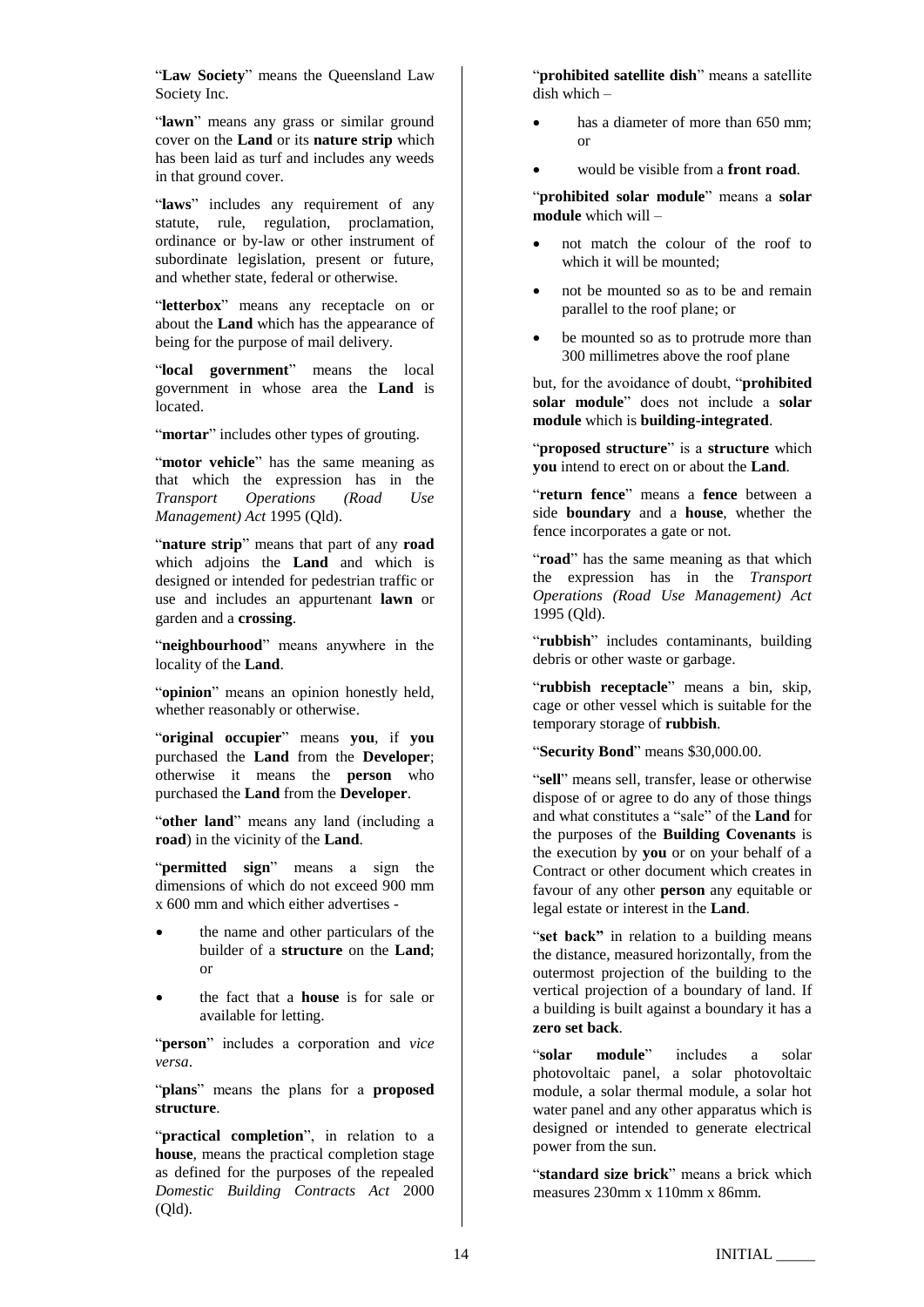"**stop-work period**" means any period of time after the commencement of time after the commencement of construction of a **proposed structure** when, for any reason, substantial **building construction** is not carried out.

"**structure**" includes a **fence**.

"**Transfer Documents**" means a properly executed form of transfer under the *Land Title Act* 1994 (Qld) required to transfer title in the **Land** and any other document necessary for the purpose of stamping or registering the transfer.

"**Transfer Notice**" means a notice in writing which states that a **buy-back event** has occurred and which identifies the **buy-back event** and complies with **clause** [39.20.](#page-15-1)

"**trees, shrubs or bushes**" means trees, shrubs or bushes which have been planted on the **Land** or the **nature strip**.

"**vehicle**" has the same meaning as that which the expression has in the *Transport Operations (Road Use Management) Act*  1995 (Qld) and includes, amongst other things, a caravan, a mobile home, a motorhome, a camper van, a trailer and a camper trailer.

"**veranda**" means a veranda which forms part of a **house**.

"**vessel**" has the same meaning as that which the expression has in the *Transport Operations (Road Use Management) Act*  1995 (Qld).

"Waiver Notice" means a notice in writing to the effect that the **Developer** waives its rights under **clause** [2.5.](#page-0-1)

"**width measurement**" – see **clause** [19.1](#page-5-1) and **clause** [39.11.](#page-14-1)

"**workmanlike manner**" includes a manner which is in accordance with best building practices and the use only of new materials of first class quality.

"**yard**" means that part or those parts of the **Land** which are not covered by a **house** or other **structures.**

"**you**" means the **Buyer**.

"**your email address**" means any address shown in the records of the **Developer** as the address for communication with **you** by email and if more than one such address is recorded, then, it means any address which appears in the most recent record.

"**your facsimile number**" means any number shown in the records of the **Developer** for the purposes of communicating with **you** by facsimile transmission and if more than one such

number is recorded, then it means any number which appears in the most recent record.

A derivative of a **defined term** has a corresponding meaning.

The singular includes the plural and *vice versa*.

If "**you**" is a reference to two or more **persons**, the **Building Covenants** bind all of **you**, together, and each of **you**, separately.

Likewise, if "**Buyer**" is a reference to two or more **persons**, the **Building Covenants** bind all of those **persons**, together, and each of them, separately.

- 39.2 **Clause** [39.1](#page-10-0) applies only to the extent that a contrary intention is not apparent.
- 39.3 If any **clause** has a heading, the heading is not to be taken into account in the construction or interpretation of the **clause**  to which it is attached.
- 39.4 Where the **Building Covenants** say that **you will not** do something, it also means that **you will not** permit any **person** to do that thing and that **you** will prevent any **person** from doing that thing.
- 39.5 Where the **Building Covenants** say that **you will do** something, it means that **you will** either do that thing or cause it to be done by another **person**.
- 39.6 Whether a colour or other thing complements another colour or other thing or not is solely a matter for the **Developer's opinion**.
- 39.7 If there is more than one **front road**, each **boundary** which abuts a **front road** is deemed to be a front **boundary**.
- <span id="page-14-0"></span>39.8 Any **building alignment** which faces a **front road** will be treated, for the purposes of the **Building Covenants**, as a **front building alignment**.
- 39.9 If a **house-front** cannot be represented graphically by one straight line, each part of the **house-front** that can be represented graphically by a straight line will be treated, for the purposes of the **Building Covenants**, as a separate **building alignment**.
- 39.10 For the purposes of the **Building Covenants**, a thing will be visible from a **front road**, if any part of it is capable of being seen, with the naked eye, from any point up to two (2) metres above any part of the surface of the **front road**.
- <span id="page-14-1"></span>39.11 In calculating a **width measurement** –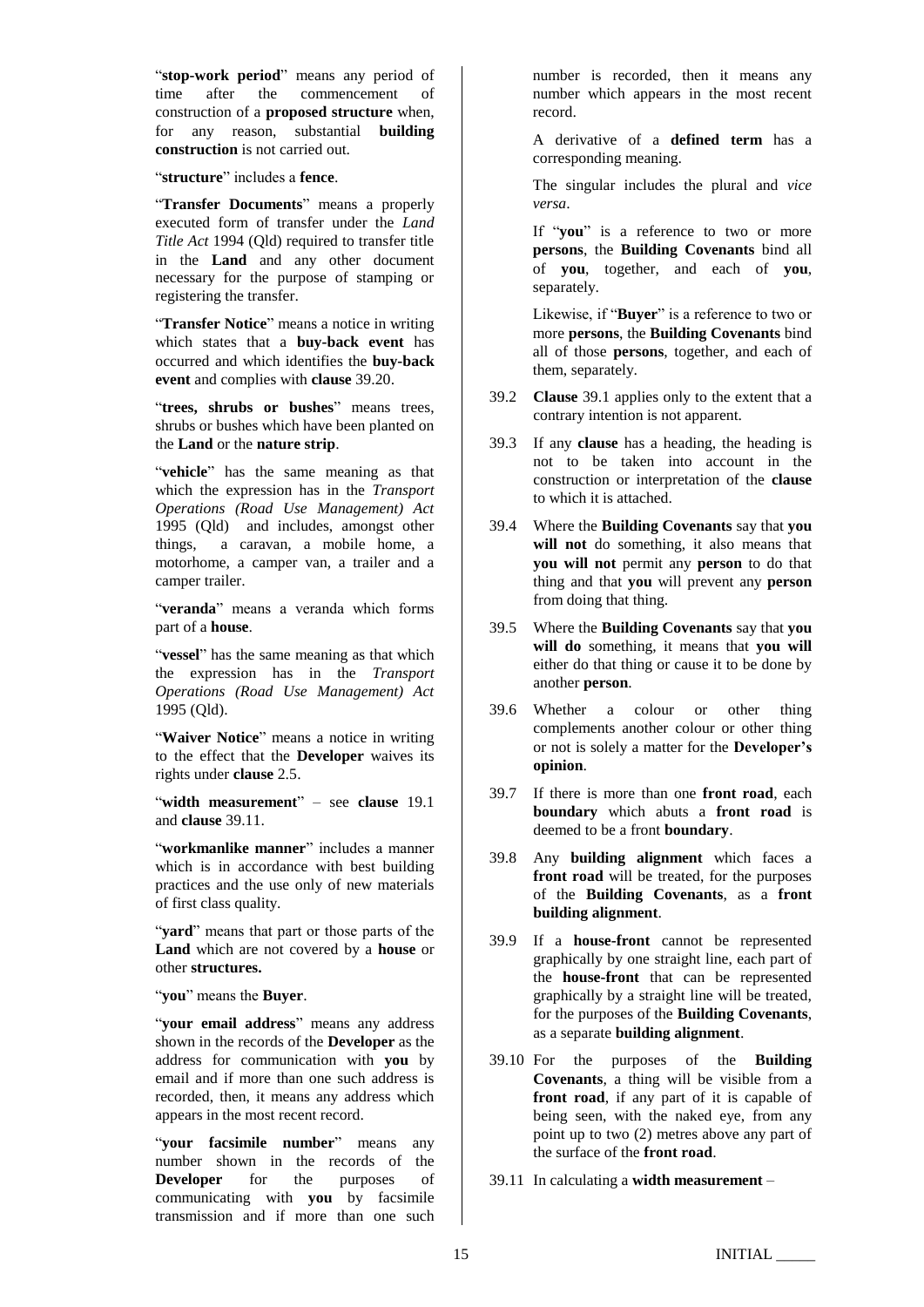- (a) the width of the face of the **garage** wall, to the extent that it exceeds 6.5 metres, will not be taken into account;
- (b) the width of a wall opening, for example, for a door or a window, will be taken into account; and
- (c) the width of each **house-front** will be taken into account.
- 39.12 To establish a **home** on the **Land, you** will need to complete the construction of –
	- (a) a **house** in accordance with the **plans**<br>which have the **Developer's Developer's approval**;
	- (b) a driveway from the **garages** and **carport** (if any) to the **front road** in the way described in **clause** [29.1;](#page-7-0) and
	- (c) **complying fences**

**and you** will need to **landscape** the **Land** and the **nature strip** by establishing lawns and gardens and, in particular, by turfing any part of the **yard** which lies between the **house** and any **front road** and by turfing the **nature strip**.

- 39.13 For the avoidance of doubt, the expression "external wall" does not include any **fence** which divides or which is intended to divide the **Land** from any adjoining land or **road**.
- 39.14 The **Developer** has the right to determine a **floor area** based on a particular design for a **house** in the event of a difference of opinion between **you** and the **Developer** over the area and that determination will bind **you**.
- 39.15 If the **Developer** makes an assignment or appointment under **clause** [36.2,](#page-8-1) all references in the **Building Covenants** to the **Developer** will be read as references to the assignee or to the appointee or substitute or substitutes during the term of their appointment, as the case may be.
- 39.16 Without prejudice to any other lawful method of giving or serving a written notice or other written communication which a **person** desires or is required to give to or serve upon **you**, for the purposes of the **Building Covenants**, that notice or communication will be deemed to have been given or served upon **you** if and when it is left in an envelope addressed to **you** in the **letterbox** or if and when it is placed under a door of a **house** or if and when it is otherwise placed on or attached to any **structure** on the **Land** or if and when a copy of it is sent to **your facsimile number**  or if and when a copy of it is sent to **your email address**.
- 39.17 If **you** consist of two or more **persons**, any such written notice or other written communication which a **person** desires or is required to give to or serve upon **you** shall be deemed to have been given to or served upon **you** if and when it is given to or served upon one of **you**, despite any subsequent giving or serving of the notice or communication to or upon the other or others of **you**.
- 39.18 For the avoidance of any doubt, **you** agree that **you** will have no rights against the **Developer** if the **Developer** makes a **Building Covenants variation**.
- 39.19 The **Developer** will withhold its **approval** to anything under the **Building Covenants** at any time or during any period when –
	- (a) there is a **breach**; or
	- (b) any **Security Bond** or compensation under the **Building Covenants** remains unpaid; or
	- (c) the **Developer** has claimed but not recovered from **you** damages for a **breach**.
- <span id="page-15-1"></span>39.20 A **Transfer Notice** must specify a date for completion of the transfer pursuant to **clause** [2.1](#page-0-0) of this Section and that date must not be earlier than 4 months after the date upon which the **Transfer Notice** is given to the other party.
- 39.21 If a party has been given a **Transfer Notice** in respect of a particular **buy-back event**, that party is not entitled to give a **Transfer Notice** to the other party in relation to that event.
- <span id="page-15-0"></span>39.22 The **buy-back rules** are –
	- (a) The date for completion of the transfer pursuant to **clause** [2.1](#page-0-0) ("**Date for Completion**") shall be the date specified in the **Transfer Notice** as the date for completion but if the **Land Value** has not been agreed upon or determined by that date, the **Date for Completion** will be the date of the twentieth **Business Day** next following the date upon which the **Developer** receives written notice of the determination of the **Land Value**.
	- (b) The **Developer** will pay the **Land Value** to you on or before the **Date for Completion** in exchange for any instrument of title for the **Land**, **Transfer Documents** capable of immediate registration after stamping, free from all encumbrances other than any to which the **Land** was subject when you acquired title to it and vacant possession of the **Land**.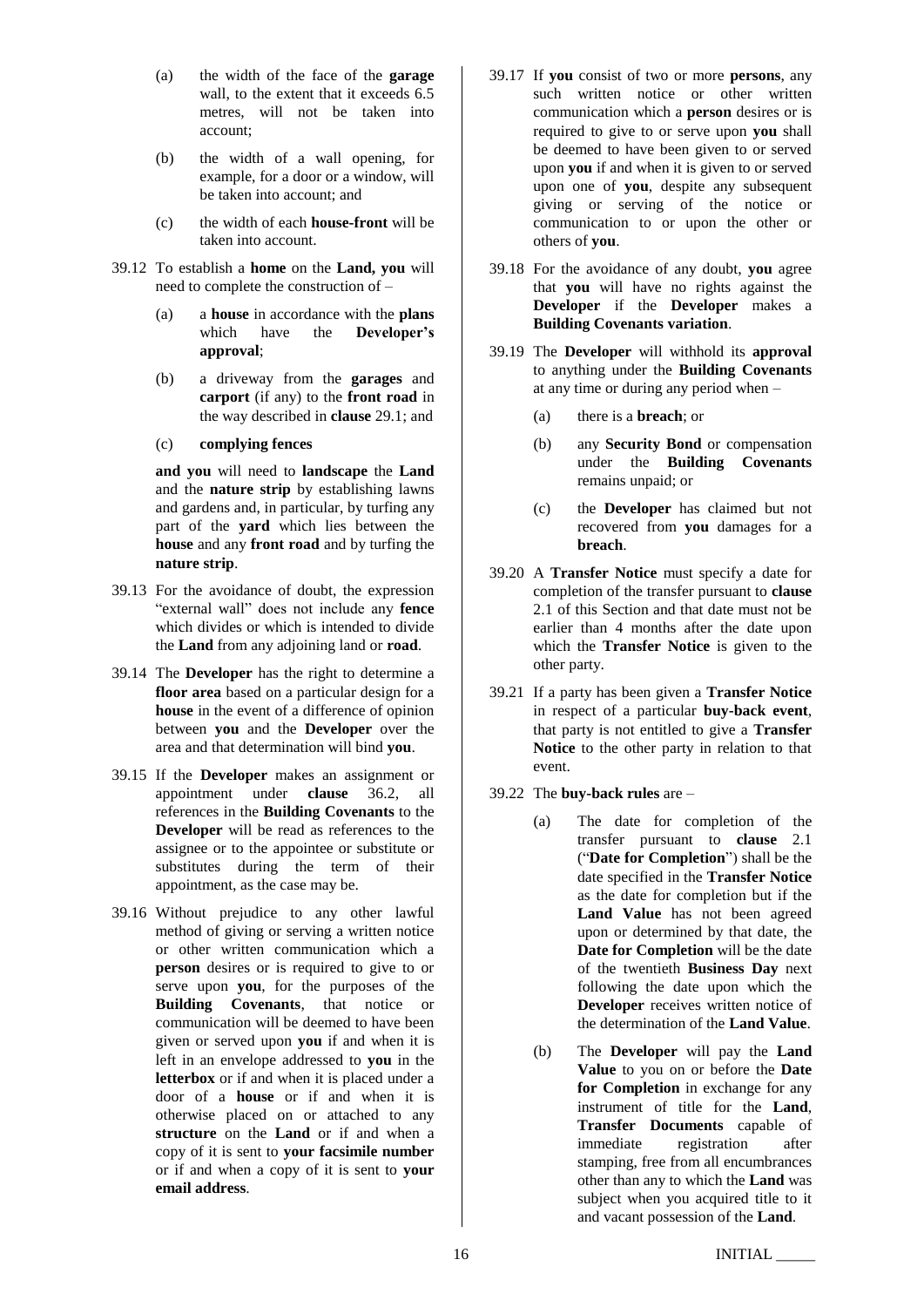- <span id="page-16-1"></span>(c) Subject to **clause** [39.22](#page-15-0)[\(g\)](#page-16-0) the **Land Value** shall be deemed to be the aggregate of the following –
	- the price paid by **you** for the **Land** when you purchased it;
	- the amount of transfer duty paid by **you** on the transfer of the **Land** to **you**;
	- the amount of registration fees paid by **you** on the transfer of the **Land** to **you**.
- (d) If there is a dispute about the **Land Value**, the **Land Value** must be determined by an **Accredited Property Law Specialist** appointed for that purpose by the President for the time being of the **Law Society** who shall act as an expert and not as an arbitrator and whose decision will be final and binding upon **you** and the **Developer**.
- (e) The **Land Value** will be deemed to be GST inclusive.
- (f) Transfer duty and registration fees on the transfer will be payable by the **Developer**.
- <span id="page-16-0"></span>(g) But if a **Transfer Notice** is given after the first anniversary of the date on which **you** became the registered owner of the **Land** or after there has been substantial commencement of construction of a **house**, the **Land Value** shall be the amount which is the higher of the following –
	- the **Land Value** as determined in accordance with **clause**  $39.22(c)$  $39.22(c)$ ; or
	- **market value**.
- (h) For the purposes of these **buy-back rules**, "**market value**" means the amount determined as the market value of the **Land** as at the date on which the **Transfer Notice** is given as determined by an appropriately qualified valuer appointed for that purpose by the President for the time being of the **Law Society**.
- (i) Either **you** or the **Developer** may request the President of the **Law Society** to **appoint an accredited property law specialist** or a valuer for the purposes of the **buy-back rules**.
- (j) **You** will pay one half of the fees of an **accredited property law specialist** or a valuer pursuant to the

**buy-back rules** and the **Developer** will pay the other half.

- (k) Any person so appointed shall act as an expert and not as an arbitrator and his or her appointment and decision shall be final and binding upon the **Developer** and **you**.
- 39.23 **You** acknowledge and agree that on any and every occasion on which the **Developer** has the right to enter upon the **Land** under the **Building Covenants**, the **Developer** may enter the **Land** with tradespersons and labourers and take upon the **Land** any vehicle, plant, equipment or materials required for those purposes.
- <span id="page-16-2"></span>39.24 **You** acknowledge and agree that –
	- (a) the **Building Covenants** are fundamental to the creation and preservation of the amenity, quality and value of the **Development** and that the existence of the **Building Covenants** enhances the **Development**, including, *inter alia*, from both the marketing and ownership perspectives.
	- (b) if **you** do or attempt or threaten to do anything which is or would be a **breach**, the damage, loss or injury incurred or suffered by the **Developer** and/or the buyers of other lots in the **Development**, by reason of such a **breach**, will not be sufficiently or adequately compensated by a judgment, order or other award of damages or the payment of damages;
	- (c) the **Developer** has the right to apply for and obtain injunctive relief against **you** in respect of any such **breach** despite the nature or amount of inconvenience which any such relief might cause to **you** or any other **person**;
	- (d) any such injunctive relief shall be in addition to and not in lieu of or in limitation of any other remedy which the **Developer** may have by virtue of any agreement or otherwise at law or in equity;
	- (e) any legal proceedings instituted against **you** by the **Developer** shall be brought in the courts at Brisbane;
	- (f) the **Building Covenants** shall be governed by and construed in accordance with Queensland law;
	- (g) **you** will submit to the non-exclusive jurisdiction of the Queensland courts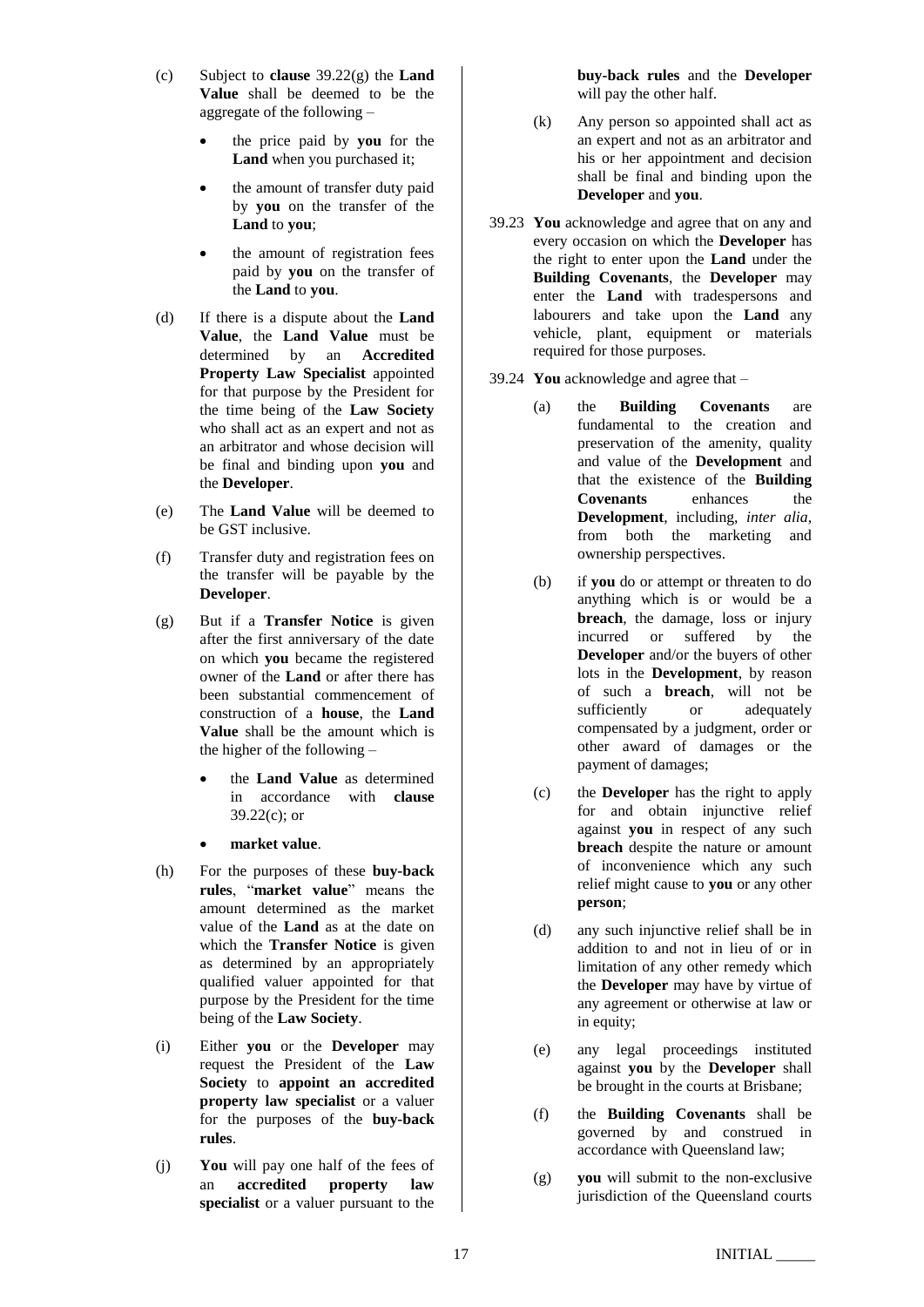as regards any claim or matter arising under the **Building Covenants**;

- (h) the **Developer** is not obliged to notify you of any reason for not giving or withholding an **approval** under the **Building Covenants**;
- (i) the injunctive relief for which the **Developer** has the right to apply includes an injunction forbidding the sale or completion of the sale of the **Land** if **you** have not complied with your obligations under **clause** [3.1.](#page-0-2)
- 39.25 If **you** become obliged to transfer the **Land** to the **Developer** under **clause** [2.1,](#page-0-0) **you** will execute, immediately upon request by the **Developer** a consent in the appropriate form to the lodgement of a caveat over the fee simple of the **Land** by the **Developer** claiming an estate or interest in fee simple in the **Land**.
- 39.26 On any and every occasion when the **Developer** obtains an injunction from any Court to restrain **you** and any **contractor** or **you** or any **contractor** from doing anything which is or would be a **breach** or to require **you** and any **contractor** or **you** or any **contractor** to remedy any **breach**, **you**  hereby grant to the **Developer** the licence to –
	- (a) enter upon the **Land**; and
	- (b) to erect any sign or signs to advise other **persons**, but particularly, other **persons** who own other land in the **Development** of the injunction or injunctions having been granted and/or its or their effect.

<span id="page-17-0"></span>39.27 If –

- (a) you are in **breach** of **clause** [27.3](#page-6-2) or **clause** [27.4](#page-6-3) and the owner or occupier of any lot in the **Development** makes a complaint to the **Developer** about the **breach**; or
- (b) in the opinion of the **Developer** the continuation of the **breach** may affect, adversely, the amenity of the **neighbourhood** or disrupt the passage of any pedestrian or vehicular traffic along or across any road or footpath in the **Development** or otherwise be or become a public nuisance or a source of annoyance to any person

**you** agree that, in addition to its right to demand and recover from you a **Security Bond** under **clause** [33](#page-7-4) and its right to apply for and obtain injunctive relief against you under **clause** [39.24](#page-16-2) in respect of a breach of **clause** [27.3](#page-6-2) or **clause** [27.4,](#page-6-3) the **Developer**

may (but is not obliged to) move any **motor vehicle**, caravan, trailer, boat or other **vehicle** or **vessel** which has been parked in breach of either of those **clauses** and store it at another place and recover the costs of such removal and storage from **you**.

- 39.28 If the **Developer** exercises a right under **clause** [39.27,](#page-17-0) you will release the **Developer** from and keep the **Developer** indemnified from and against all claims losses and demands arising out of such removal or storage, including, without limitation, for damage to or loss of the property which it moved or attempted to move.
- 39.29 Without prejudice to the generality of any other obligation which **you** have under or by virtue of the **Building Covenants**, **you** will pay to the **Developer**, on demand, all moneys, costs, charges and expenses paid and liabilities incurred by the **Developer** (including legal costs, charges and expenses ascertained as between solicitor and own client) on or in connection with or incidental to considering or enforcing or attempting to enforce any of the rights and powers conferred, whether by the **Building Covenants**, at law or otherwise, upon the **Developer** in relation to any **breach.**
- 39.30 **You** acknowledge and agree that the **Building Covenants** shall take effect as if each **party** had executed this Contract as a deed.